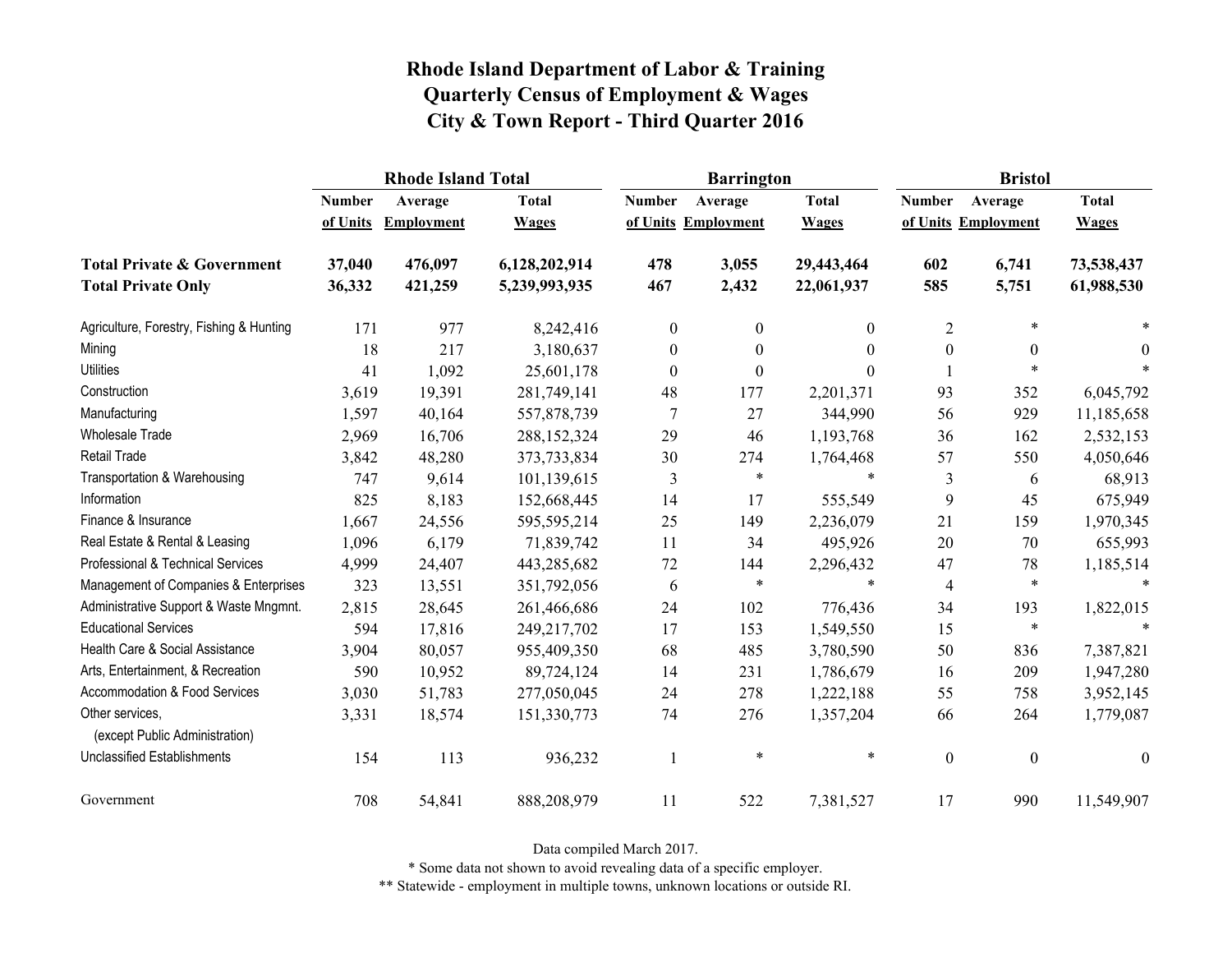|                                                   | <b>Burrillville</b> |                     |                |                  | <b>Central Falls</b> |                  | Charlestown      |                     |              |
|---------------------------------------------------|---------------------|---------------------|----------------|------------------|----------------------|------------------|------------------|---------------------|--------------|
|                                                   | <b>Number</b>       | Average             | <b>Total</b>   | <b>Number</b>    | Average              | <b>Total</b>     | <b>Number</b>    | Average             | <b>Total</b> |
|                                                   |                     | of Units Employment | <b>Wages</b>   |                  | of Units Employment  | <b>Wages</b>     |                  | of Units Employment | <b>Wages</b> |
| <b>Total Private &amp; Government</b>             | 296                 | 3,229               | 33,213,914     | 260              | 2,771                | 25,845,053       | 237              | 1,726               | 16,914,254   |
| <b>Total Private Only</b>                         | 280                 | 2,702               | 27,062,266     | 251              | 2,258                | 19,230,082       | 222              | 1,468               | 13,942,152   |
| Agriculture, Forestry, Fishing & Hunting          | 3                   | $\ast$              | *              | $\boldsymbol{0}$ | $\mathbf{0}$         | $\boldsymbol{0}$ | $\overline{2}$   | $\ast$              |              |
| Mining                                            | $\boldsymbol{0}$    | $\boldsymbol{0}$    | $\theta$       | $\theta$         | $\theta$             | $\boldsymbol{0}$ | 3                |                     |              |
| <b>Utilities</b>                                  | 2                   | $\ast$              | *              | $\Omega$         | $\Omega$             | $\Omega$         | $\boldsymbol{0}$ | $\boldsymbol{0}$    | $\theta$     |
| Construction                                      | 72                  | 287                 | 3,733,957      | 27               | 136                  | 1,346,048        | 56               | 166                 | 2,158,683    |
| Manufacturing                                     | 13                  | 735                 | 9,814,535      | 28               | 570                  | 5,404,784        | $\overline{2}$   | $\ast$              |              |
| <b>Wholesale Trade</b>                            | 20                  | 68                  | 1,045,517      | 3                | 20                   | 335,999          | $\boldsymbol{7}$ | 19                  | 481,234      |
| <b>Retail Trade</b>                               | 20                  | 139                 | 830,686        | 44               | 227                  | 1,726,480        | 23               | 165                 | 1,295,570    |
| Transportation & Warehousing                      | 3                   | 31                  | 309,532        | 11               | 29                   | 147,276          | $\boldsymbol{2}$ | $\sqrt{2}$          | 8,920        |
| Information                                       | 5                   | 30                  | 225,778        |                  | *                    | $\ast$           | 6                | 22                  | 234,184      |
| Finance & Insurance                               | 3                   | $\ast$              | $\ast$         | 6                | 36                   | 298,840          | 9                | 52                  | 844,156      |
| Real Estate & Rental & Leasing                    | 4                   | $\overline{7}$      | 86,964         |                  | 42                   | 310,934          | 8                | 38                  | 520,432      |
| Professional & Technical Services                 | 29                  | 51                  | 788,182        | 11               | 16                   | 136,166          | 18               | 47                  | 786,161      |
| Management of Companies & Enterprises             | $\boldsymbol{0}$    | $\boldsymbol{0}$    | $\overline{0}$ | $\boldsymbol{0}$ | $\boldsymbol{0}$     | $\boldsymbol{0}$ | 1                | $\ast$              | $\ast$       |
| Administrative Support & Waste Mngmnt.            | 19                  | 86                  | 732,114        | 17               | 299                  | 3,429,621        | 19               | 83                  | 794,442      |
| <b>Educational Services</b>                       | 3                   | 12                  | 38,751         | $\overline{2}$   | *                    | $\ast$           | $\overline{2}$   | $\ast$              |              |
| Health Care & Social Assistance                   | 27                  | 565                 | 5,419,447      | 36               | 388                  | 2,742,932        | 20               | 153                 | 1,412,205    |
| Arts, Entertainment, & Recreation                 | $\overline{7}$      | 92                  | 334,248        | $\boldsymbol{0}$ | $\boldsymbol{0}$     | $\boldsymbol{0}$ | $\overline{4}$   | 28                  | 332,059      |
| Accommodation & Food Services                     | 24                  | 453                 | 1,936,892      | 33               | 254                  | 1,063,100        | 18               | 362                 | 1,750,407    |
| Other services,<br>(except Public Administration) | 25                  | 71                  | 529,146        | 25               | 91                   | 583,162          | 22               | 43                  | 258,478      |
| <b>Unclassified Establishments</b>                |                     | $\ast$              | $\ast$         | $\boldsymbol{0}$ | $\mathbf{0}$         | $\boldsymbol{0}$ | $\boldsymbol{0}$ | $\boldsymbol{0}$    | $\mathbf{0}$ |
| Government                                        | 16                  | 527                 | 6,151,648      | 9                | 513                  | 6,614,971        | 15               | 258                 | 2,972,102    |

Data compiled March 2017.

\* Some data not shown to avoid revealing data of a specific employer.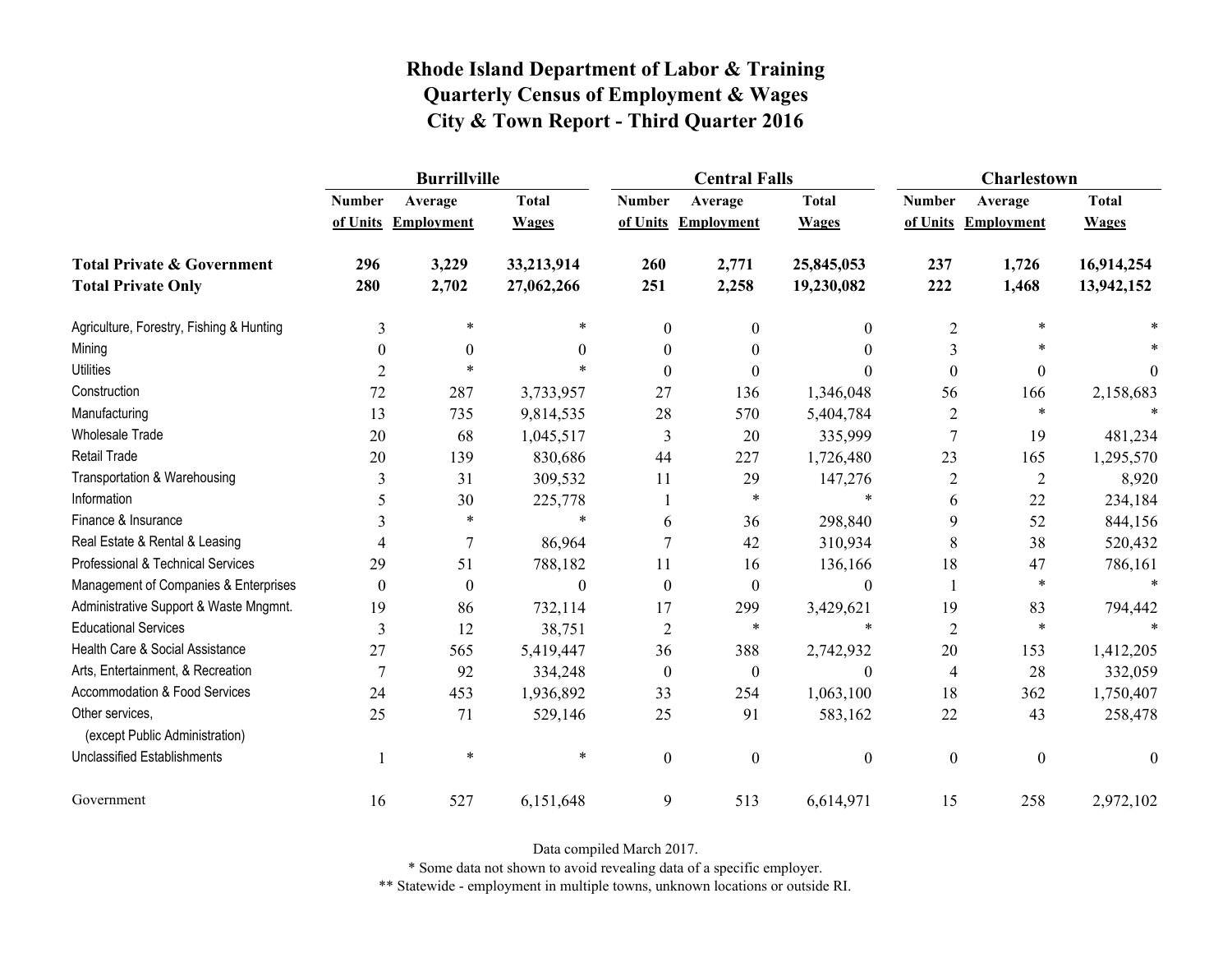|                                                   | Coventry         |                   |                  |                  | <b>Cranston</b>     |                  | Cumberland       |                     |                  |
|---------------------------------------------------|------------------|-------------------|------------------|------------------|---------------------|------------------|------------------|---------------------|------------------|
|                                                   | <b>Number</b>    | Average           | <b>Total</b>     | <b>Number</b>    | Average             | <b>Total</b>     | <b>Number</b>    | Average             | <b>Total</b>     |
|                                                   | of Units         | <b>Employment</b> | <b>Wages</b>     |                  | of Units Employment | <b>Wages</b>     |                  | of Units Employment | <b>Wages</b>     |
| <b>Total Private &amp; Government</b>             | 684              | 7,755             | 75,550,257       | 2,499            | 36,461              | 437,501,008      | 879              | 10,789              | 132,159,698      |
| <b>Total Private Only</b>                         | 666              | 6,732             | 62,046,809       | 2,467            | 30,734              | 342,355,649      | 865              | 10,024              | 122,228,088      |
| Agriculture, Forestry, Fishing & Hunting          | 3                | $\ast$            | *                | 10               | *                   | $\ast$           |                  | $\ast$              |                  |
| Mining                                            | $\theta$         | $\theta$          | $\theta$         | $\overline{2}$   |                     | $\ast$           |                  | $\ast$              |                  |
| <b>Utilities</b>                                  | $\theta$         | $\mathbf{0}$      | $\Omega$         | $\boldsymbol{0}$ | $\boldsymbol{0}$    | $\theta$         | $\overline{2}$   | $\ast$              |                  |
| Construction                                      | 118              | 441               | 4,368,666        | 222              | 1,342               | 18,453,525       | 109              | 678                 | 10,568,907       |
| Manufacturing                                     | 36               | 555               | 9,679,919        | 151              | 3,451               | 43,903,467       | 31               | 1,713               | 19,311,790       |
| <b>Wholesale Trade</b>                            | 27               | 266               | 4,808,532        | 152              | 1,735               | 24,907,832       | 55               | 586                 | 9,063,120        |
| Retail Trade                                      | 86               | 1,764             | 13,097,569       | 302              | 5,003               | 40,216,705       | 84               | 953                 | 7,464,849        |
| Transportation & Warehousing                      | $\,8\,$          | 98                | 590,727          | 60               | 611                 | 7,168,616        | 21               | 620                 | 5,711,379        |
| Information                                       | 12               | $\ast$            | $\ast$           | 39               | 2,345               | 47,805,992       | 18               | 137                 | 1,613,462        |
| Finance & Insurance                               | 22               | 104               | 1,473,218        | 135              | 868                 | 14,870,440       | 43               | 170                 | 2,520,559        |
| Real Estate & Rental & Leasing                    | 15               | 48                | 458,814          | 77               | 366                 | 5,814,555        | 32               | 111                 | 1,474,342        |
| Professional & Technical Services                 | 54               | 330               | 4,985,445        | 288              | 2,227               | 37,421,397       | 126              | 319                 | 5,606,392        |
| Management of Companies & Enterprises             | 5                | 59                | 672,105          | 13               | 588                 | 11,060,251       | 14               | $\ast$              | $\ast$           |
| Administrative Support & Waste Mngmnt.            | 56               | 379               | 3,320,091        | 180              | 2,593               | 21,235,233       | 62               | 861                 | 10,829,665       |
| <b>Educational Services</b>                       | 10               | 93                | 643,588          | 32               | 273                 | 1,934,981        | 19               | 327                 | 3,550,685        |
| Health Care & Social Assistance                   | 73               | 1,296             | 11,046,292       | 339              | 3,771               | 35,551,582       | 100              | 851                 | 7,611,936        |
| Arts, Entertainment, & Recreation                 | 6                | 19                | 162,696          | 36               | 502                 | 2,442,459        | 9                | 74                  | 315,737          |
| Accommodation & Food Services                     | 59               | 926               | 4,042,827        | 191              | 3,314               | 14,899,835       | 52               | 699                 | 3,196,906        |
| Other services,<br>(except Public Administration) | 76               | 302               | 1,964,779        | 238              | 1,688               | 13,964,957       | 86               | 525                 | 5,218,326        |
| <b>Unclassified Establishments</b>                | $\boldsymbol{0}$ | $\boldsymbol{0}$  | $\boldsymbol{0}$ | $\boldsymbol{0}$ | $\boldsymbol{0}$    | $\boldsymbol{0}$ | $\boldsymbol{0}$ | $\boldsymbol{0}$    | $\boldsymbol{0}$ |
| Government                                        | 18               | 1,023             | 13,503,448       | 32               | 5,727               | 95,145,359       | 14               | 765                 | 9,931,610        |

Data compiled March 2017.

\* Some data not shown to avoid revealing data of a specific employer.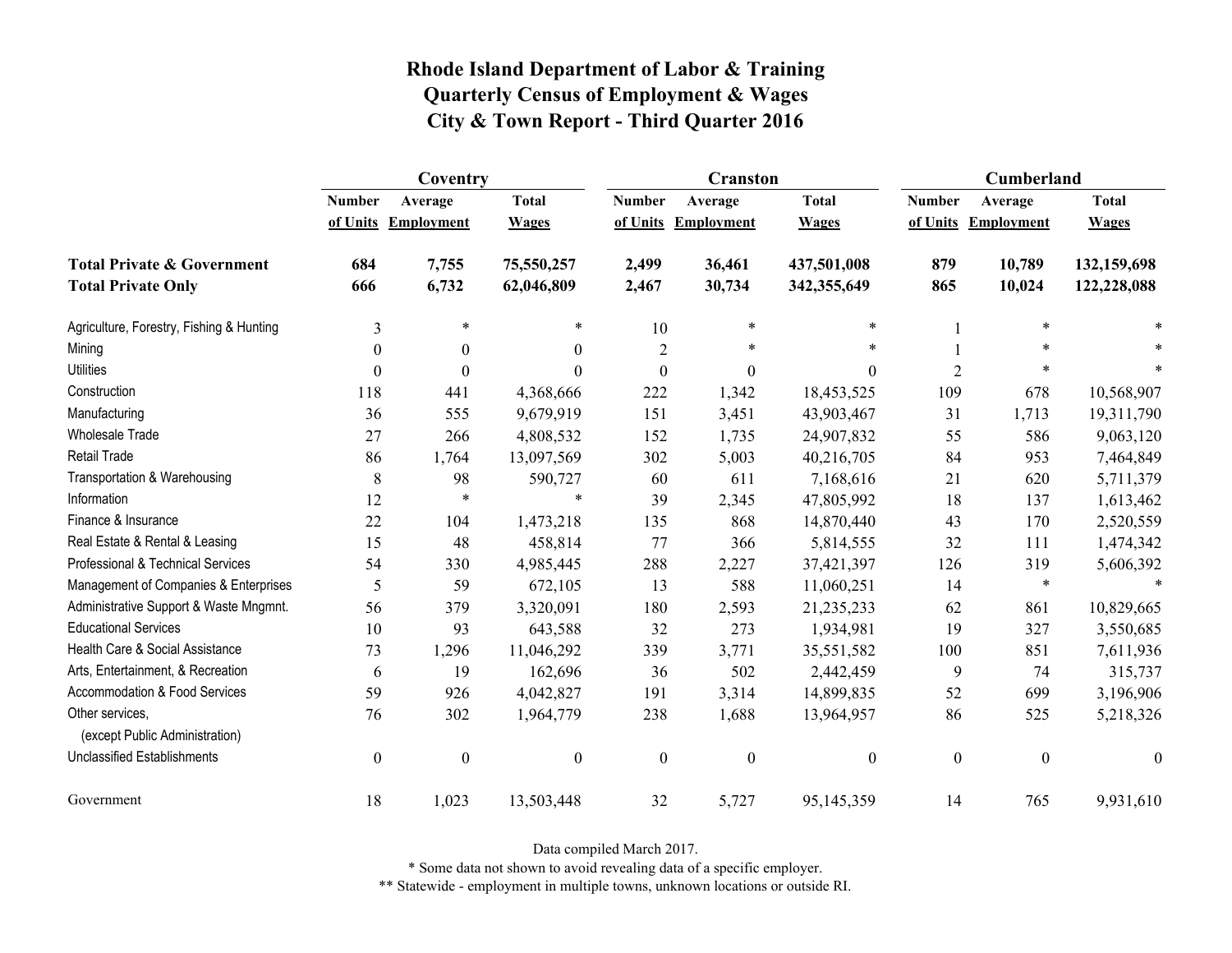|                                                   | <b>East Greenwich</b> |                     |                  |                  | <b>East Providence</b> |               | <b>Exeter</b>    |                     |              |
|---------------------------------------------------|-----------------------|---------------------|------------------|------------------|------------------------|---------------|------------------|---------------------|--------------|
|                                                   | <b>Number</b>         | Average             | <b>Total</b>     | <b>Number</b>    | Average                | <b>Total</b>  | <b>Number</b>    | Average             | <b>Total</b> |
|                                                   |                       | of Units Employment | <b>Wages</b>     |                  | of Units Employment    | <b>Wages</b>  |                  | of Units Employment | <b>Wages</b> |
| <b>Total Private &amp; Government</b>             | 801                   | 7,973               | 91,422,163       | 1,480            | 21,493                 | 244, 227, 555 | 183              | 1,474               | 14,579,095   |
| <b>Total Private Only</b>                         | 786                   | 7,299               | 81,106,920       | 1,459            | 20,403                 | 227,323,635   | 178              | 1,378               | 13,657,707   |
| Agriculture, Forestry, Fishing & Hunting          | $\overline{2}$        | $\ast$              |                  | $\mathbf{0}$     | $\mathbf{0}$           | 0             | 8                | 89                  | 573,428      |
| Mining                                            | $\boldsymbol{0}$      | $\boldsymbol{0}$    | $\Omega$         | $\boldsymbol{0}$ | $\boldsymbol{0}$       | $\Omega$      | $\boldsymbol{0}$ | $\theta$            | $\theta$     |
| <b>Utilities</b>                                  |                       | $\ast$              |                  | $\theta$         | $\theta$               | 0             | $\boldsymbol{0}$ | $\theta$            | $\theta$     |
| Construction                                      | 43                    | 177                 | 2,353,503        | 174              | 857                    | 12,590,996    | 38               | 124                 | 1,312,043    |
| Manufacturing                                     | 20                    | 312                 | 4,847,601        | 93               | 2,481                  | 30,721,931    | 8                | 39                  | 593,065      |
| <b>Wholesale Trade</b>                            | 50                    | 177                 | 4,877,605        | 86               | 1,170                  | 17,840,974    | 8                | $\ast$              | $\ast$       |
| <b>Retail Trade</b>                               | 67                    | 882                 | 7,796,386        | 142              | 1,835                  | 16,200,482    | 11               | 60                  | 393,179      |
| Transportation & Warehousing                      | 5                     | 63                  | 289,772          | 29               | 275                    | 2,343,552     | $\overline{4}$   | $\ast$              |              |
| Information                                       | 20                    | 54                  | 1,506,987        | 14               | 342                    | 6,118,144     | 3                | $\ast$              |              |
| Finance & Insurance                               | 56                    | 257                 | 4,765,370        | 105              | 3,004                  | 44,215,581    | 5                | $\ast$              |              |
| Real Estate & Rental & Leasing                    | 34                    | 66                  | 742,077          | 52               | 268                    | 3,408,008     | 6                | 5                   | 57,172       |
| Professional & Technical Services                 | 143                   | 749                 | 13,123,939       | 197              | 1,074                  | 18,306,871    | 17               | $\ast$              |              |
| Management of Companies & Enterprises             | 8                     | 199                 | 4,408,210        | 11               | 146                    | 3,787,117     |                  | $\ast$              |              |
| Administrative Support & Waste Mngmnt.            | 48                    | 268                 | 2,649,975        | 116              | 1,197                  | 9,668,021     | 26               | 139                 | 1,702,057    |
| <b>Educational Services</b>                       | 16                    | 671                 | 8,263,501        | 22               | 370                    | 3,906,983     | $\overline{2}$   | $\ast$              |              |
| Health Care & Social Assistance                   | 125                   | 1,614               | 15,895,507       | 159              | 4,233                  | 42,133,431    | 12               | 160                 | 1,380,564    |
| Arts, Entertainment, & Recreation                 | 8                     | 90                  | 436,805          | 29               | 764                    | 3,489,203     | 5                | 74                  | 397,276      |
| <b>Accommodation &amp; Food Services</b>          | 60                    | 1,372               | 6,746,501        | 104              | 1,611                  | 6,888,914     | 14               | 192                 | 800,214      |
| Other services,<br>(except Public Administration) | 80                    | 331                 | 2,172,241        | 125              | 776                    | 5,694,987     | $10\,$           | 29                  | 274,713      |
| <b>Unclassified Establishments</b>                | $\boldsymbol{0}$      | $\boldsymbol{0}$    | $\boldsymbol{0}$ |                  | $\ast$                 | $\ast$        | $\boldsymbol{0}$ | $\boldsymbol{0}$    | $\theta$     |
| Government                                        | 15                    | 674                 | 10,315,243       | 21               | 1,090                  | 16,903,920    | 5                | 96                  | 921,388      |

Data compiled March 2017.

\* Some data not shown to avoid revealing data of a specific employer.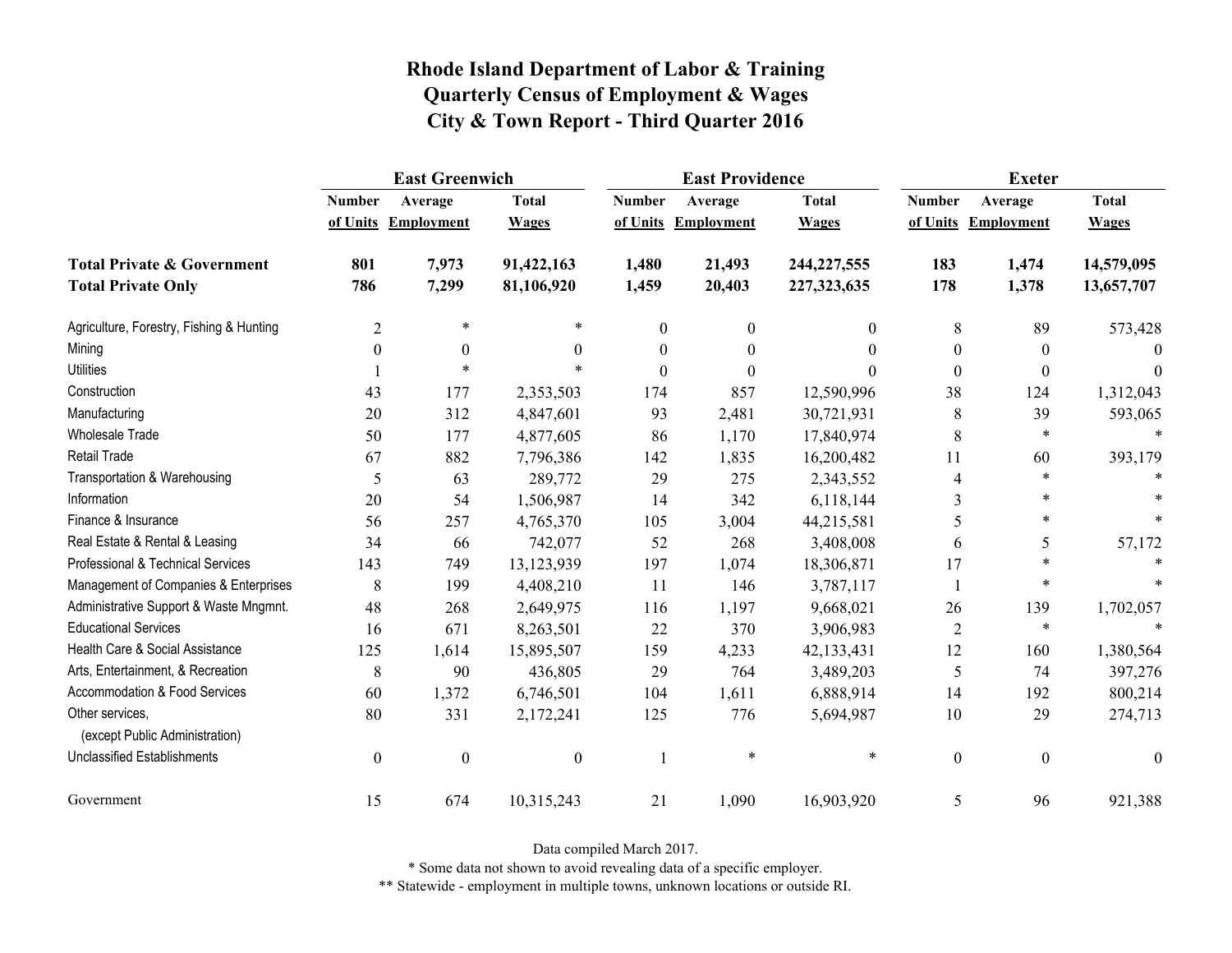|                                                   | Foster         |                     |              |                | Glocester           |                  | Hopkinton        |                     |                  |
|---------------------------------------------------|----------------|---------------------|--------------|----------------|---------------------|------------------|------------------|---------------------|------------------|
|                                                   | <b>Number</b>  | Average             | <b>Total</b> | <b>Number</b>  | Average             | <b>Total</b>     | <b>Number</b>    | Average             | <b>Total</b>     |
|                                                   |                | of Units Employment | <b>Wages</b> |                | of Units Employment | <b>Wages</b>     |                  | of Units Employment | <b>Wages</b>     |
| <b>Total Private &amp; Government</b>             | 91             | 501                 | 4,152,772    | 188            | 1,437               | 13,263,136       | 199              | 1,243               | 11,826,011       |
| <b>Total Private Only</b>                         | 85             | 429                 | 3,295,923    | 171            | 1,077               | 9,004,090        | 187              | 1,125               | 10,655,441       |
| Agriculture, Forestry, Fishing & Hunting          | 3              | 20                  | 175,110      | $\overline{2}$ |                     | *                | 5                |                     |                  |
| Mining                                            | $\theta$       | $\theta$            | 0            | $\theta$       | $\theta$            | $\theta$         |                  |                     |                  |
| <b>Utilities</b>                                  | $\theta$       | $\boldsymbol{0}$    | $\theta$     | $\theta$       | $\theta$            | $\theta$         | $\boldsymbol{0}$ | 0                   | $\theta$         |
| Construction                                      | 19             | 35                  | 306,787      | 49             | 145                 | 1,768,796        | 55               | 160                 | 1,786,212        |
| Manufacturing                                     | $\overline{2}$ | $\ast$              | *            | 2              | $\ast$              | $\ast$           | 21               | 370                 | 4,288,686        |
| <b>Wholesale Trade</b>                            | 2              | *                   | $\ast$       | 4              | $\overline{4}$      | 24,517           | 6                | 16                  | 422,936          |
| Retail Trade                                      | 8              | 38                  | 150,736      | 18             | 176                 | 1,059,625        | 18               | 108                 | 801,012          |
| Transportation & Warehousing                      | 2              | $\ast$              | *            | 7              | 64                  | 587,852          | $\boldsymbol{0}$ | $\boldsymbol{0}$    | $\boldsymbol{0}$ |
| Information                                       | 2              | *                   | $\ast$       | 3              | $\ast$              | $\ast$           | 3                | 20                  | 78,946           |
| Finance & Insurance                               |                | $\ast$              | *            | 5              | 26                  | 282,243          | 4                | $\ast$              |                  |
| Real Estate & Rental & Leasing                    | $\theta$       | *                   | *            | 4              | 8                   | 54,752           | 2                | $\ast$              |                  |
| Professional & Technical Services                 | 10             | 20                  | 224,439      | 13             | $\ast$              | *                | 11               | 28                  | 513,872          |
| Management of Companies & Enterprises             | 1              | $\ast$              | $\ast$       | $\Omega$       | $\theta$            | $\mathbf{0}$     |                  | $\ast$              |                  |
| Administrative Support & Waste Mngmnt.            | 13             | 91                  | 812,769      | 13             | 66                  | 576,809          | 16               | 32                  | 270,568          |
| <b>Educational Services</b>                       | $\theta$       | $\boldsymbol{0}$    | $\Omega$     |                | $\ast$              | $\ast$           | $\boldsymbol{0}$ | $\boldsymbol{0}$    |                  |
| Health Care & Social Assistance                   | 9              | 74                  | 630,665      | 15             | 232                 | 1,691,229        | 21               | 171                 | 1,287,503        |
| Arts, Entertainment, & Recreation                 | $\overline{2}$ | $\ast$              | $\ast$       | 3              | 33                  | 253,980          | 3                | 54                  | 213,633          |
| Accommodation & Food Services                     | 6              | 36                  | 146,339      | 16             | 169                 | 682,729          | 9                | 115                 | 537,283          |
| Other services,<br>(except Public Administration) | 4              | 11                  | 42,182       | 16             | 41                  | 432,516          | 11               | 27                  | 159,792          |
| <b>Unclassified Establishments</b>                |                | $\ast$              | $\ast$       | $\mathbf{0}$   | $\mathbf{0}$        | $\boldsymbol{0}$ | $\boldsymbol{0}$ | $\boldsymbol{0}$    | $\mathbf{0}$     |
| Government                                        | 6              | 72                  | 856,849      | 17             | 360                 | 4,259,046        | 12               | 118                 | 1,170,570        |

Data compiled March 2017.

\* Some data not shown to avoid revealing data of a specific employer.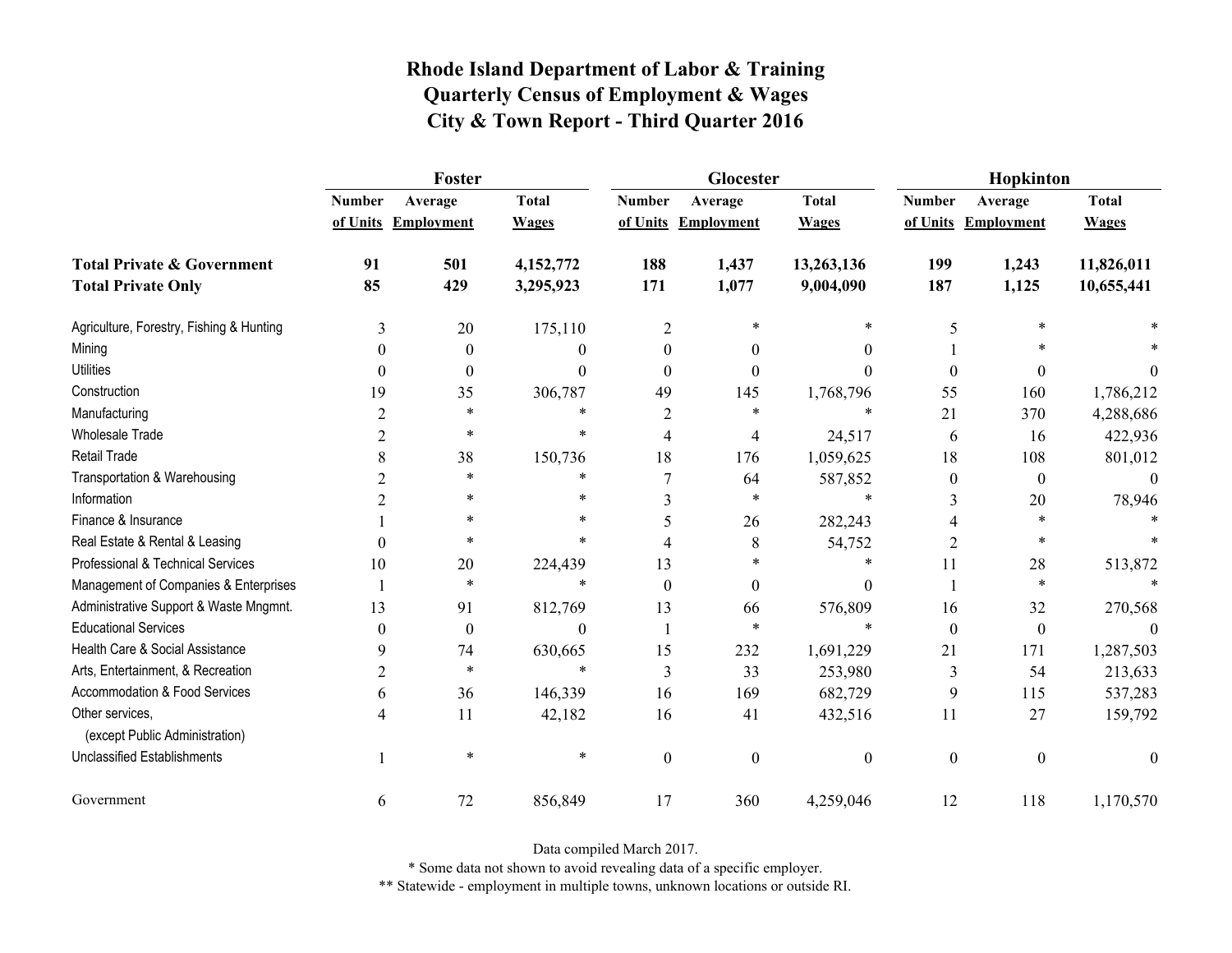|                                                   | <b>Jamestown</b> |                     |                  |                  | Johnston          |                  | Lincoln          |                   |                  |
|---------------------------------------------------|------------------|---------------------|------------------|------------------|-------------------|------------------|------------------|-------------------|------------------|
|                                                   | <b>Number</b>    | Average             | <b>Total</b>     | <b>Number</b>    | Average           | <b>Total</b>     | <b>Number</b>    | Average           | <b>Total</b>     |
|                                                   |                  | of Units Employment | <b>Wages</b>     | of Units         | <b>Employment</b> | <b>Wages</b>     | of Units         | <b>Employment</b> | <b>Wages</b>     |
| <b>Total Private &amp; Government</b>             | 213              | 1,302               | 12,568,722       | 1,069            | 13,782            | 160,870,617      | 753              | 14,623            | 191,998,554      |
| <b>Total Private Only</b>                         | 197              | 1,009               | 9,427,278        | 1,056            | 12,506            | 145,412,551      | 731              | 13,528            | 174,589,075      |
| Agriculture, Forestry, Fishing & Hunting          | $\overline{c}$   | $\ast$              | $\ast$           | 8                | 42                | 206,206          | $\overline{2}$   | $\ast$            |                  |
| Mining                                            | $\theta$         | $\theta$            | $\overline{0}$   |                  | $\ast$            | $\ast$           | $\boldsymbol{0}$ | $\theta$          | $\theta$         |
| <b>Utilities</b>                                  | $\theta$         | $\theta$            | $\boldsymbol{0}$ | 3                | 52                | 1,345,845        | 3                | $\ast$            |                  |
| Construction                                      | 27               | 68                  | 824,516          | 167              | 900               | 12,977,992       | 90               | 856               | 12,116,886       |
| Manufacturing                                     | 3                | $\ast$              | $\ast$           | 73               | 963               | 9,624,594        | 40               | 1,816             | 25,607,378       |
| <b>Wholesale Trade</b>                            | 11               | 39                  | 1,134,625        | 47               | 274               | 3,902,166        | 60               | 548               | 8,118,444        |
| <b>Retail Trade</b>                               | 11               | 97                  | 575,630          | 141              | 1,623             | 13,280,972       | 57               | 843               | 7,758,601        |
| Transportation & Warehousing                      | 4                | 5                   | 60,714           | 38               | 522               | 5,729,020        | 17               | 341               | 4,002,186        |
| Information                                       | 5                | 4                   | 71,216           | $\overline{7}$   | 415               | 14,864,139       | 14               | 292               | 4,317,506        |
| Finance & Insurance                               | 6                | 10                  | 148,979          | 27               | 1,475             | 28,684,352       | 30               | 2,653             | 44,657,106       |
| Real Estate & Rental & Leasing                    | 8                | $\ast$              | $\ast$           | 34               | 344               | 3,747,594        | 19               | 38                | 438,562          |
| Professional & Technical Services                 | 44               | 74                  | 1,423,382        | 76               | 192               | 2,282,916        | 111              | 653               | 13,261,760       |
| Management of Companies & Enterprises             | $\overline{2}$   | $\ast$              | $\ast$           | $\overline{7}$   | $\ast$            | $\ast$           | 9                | 470               | 7,983,003        |
| Administrative Support & Waste Mngmnt.            | 15               | 77                  | 698,793          | 112              | 1,967             | 19,118,709       | 54               | 343               | 3,625,840        |
| <b>Educational Services</b>                       | 2                | $\boldsymbol{0}$    | $\theta$         | 9                | 61                | 394,175          | 8                | 135               | 2,142,702        |
| Health Care & Social Assistance                   | 13               | 109                 | 775,375          | 130              | 1,816             | 18,508,875       | 86               | 1,150             | 11,166,740       |
| Arts, Entertainment, & Recreation                 | 9                | 152                 | 965,254          | 10               | 102               | 595,655          | 12               | 2,169             | 20,893,954       |
| Accommodation & Food Services                     | 14               | 255                 | 1,419,071        | 76               | 1,162             | 4,907,684        | 53               | 825               | 4,057,707        |
| Other services,<br>(except Public Administration) | 21               | 68                  | 900,136          | 90               | 496               | 4,095,351        | 66               | 327               | 2,697,647        |
| <b>Unclassified Establishments</b>                | $\boldsymbol{0}$ | $\boldsymbol{0}$    | $\boldsymbol{0}$ | $\boldsymbol{0}$ | $\boldsymbol{0}$  | $\boldsymbol{0}$ | $\boldsymbol{0}$ | $\boldsymbol{0}$  | $\boldsymbol{0}$ |
| Government                                        | 16               | 293                 | 3,141,444        | 13               | 1,276             | 15,458,066       | 22               | 1,095             | 17,409,479       |

Data compiled March 2017.

\* Some data not shown to avoid revealing data of a specific employer.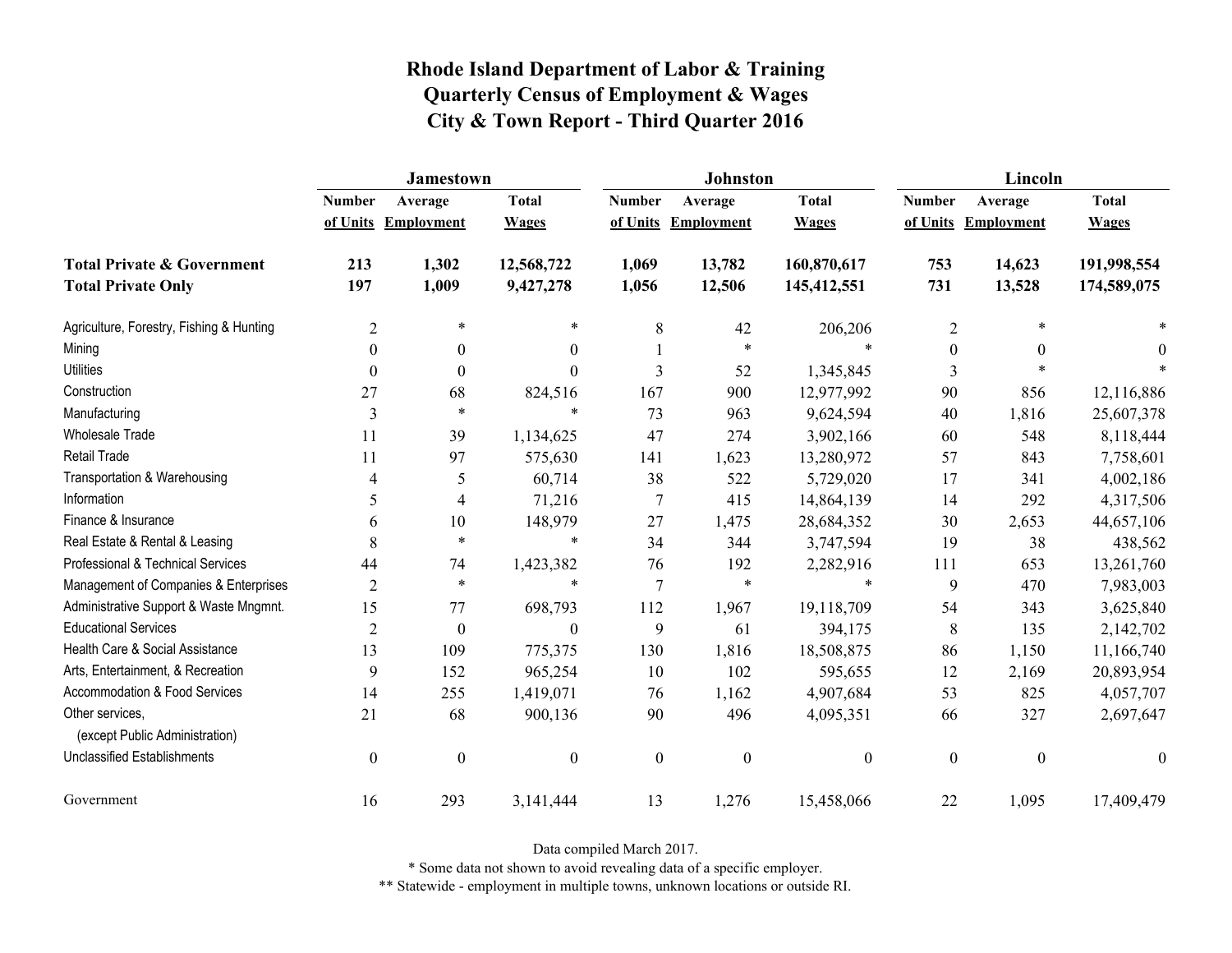|                                                   | <b>Little Compton</b> |                   |                  |                  | <b>Middletown</b>   |                  | Narragansett     |                     |                  |
|---------------------------------------------------|-----------------------|-------------------|------------------|------------------|---------------------|------------------|------------------|---------------------|------------------|
|                                                   | <b>Number</b>         | Average           | <b>Total</b>     | <b>Number</b>    | Average             | <b>Total</b>     | <b>Number</b>    | Average             | <b>Total</b>     |
|                                                   | of Units              | <b>Employment</b> | <b>Wages</b>     |                  | of Units Employment | <b>Wages</b>     |                  | of Units Employment | <b>Wages</b>     |
| <b>Total Private &amp; Government</b>             | 147                   | 886               | 7,639,469        | 704              | 11,088              | 133,061,102      | 481              | 5,518               | 52,419,208       |
| <b>Total Private Only</b>                         | 141                   | 755               | 6,326,100        | 691              | 10,562              | 125,571,566      | 462              | 4,590               | 38,995,439       |
| Agriculture, Forestry, Fishing & Hunting          | 9                     | 82                | 498,944          | 4                | 59                  | 548,009          | 7                | 34                  | 331,358          |
| Mining                                            | $\boldsymbol{0}$      | $\boldsymbol{0}$  | $\theta$         |                  | $\ast$              | $\ast$           | $\boldsymbol{0}$ | $\boldsymbol{0}$    | 0                |
| <b>Utilities</b>                                  | $\theta$              | $\theta$          | $\Omega$         |                  | $\ast$              | $\ast$           |                  | $\ast$              |                  |
| Construction                                      | 26                    | 116               | 1,380,790        | 64               | 413                 | 5,342,543        | 41               | 158                 | 1,904,112        |
| Manufacturing                                     | $\overline{2}$        | $\ast$            | $\ast$           | 15               | 451                 | 8,261,329        | 12               | 269                 | 6,024,571        |
| Wholesale Trade                                   | 6                     | 8                 | 213,160          | 21               | 159                 | 2,143,338        | 23               | 99                  | 1,032,889        |
| Retail Trade                                      | 8                     | 39                | 217,282          | 91               | 1,494               | 12,470,714       | 47               | 707                 | 4,816,423        |
| Transportation & Warehousing                      |                       | $\ast$            | $\ast$           | 11               | 132                 | 1,343,415        | 10               | 188                 | 1,447,648        |
| Information                                       | 0                     | $\overline{0}$    | $\theta$         | 12               | 179                 | 3,636,028        | 8                | 10                  | 424,486          |
| Finance & Insurance                               | 3                     | $\ast$            |                  | 32               | 621                 | 12,347,922       | 20               | 56                  | 884,145          |
| Real Estate & Rental & Leasing                    | $\overline{2}$        | $\ast$            | $\ast$           | 31               | 116                 | 1,285,564        | 27               | 148                 | 1,532,554        |
| Professional & Technical Services                 | 14                    | 24                | 348,827          | 105              | 2,402               | 42,828,389       | 64               | 158                 | 2,591,616        |
| Management of Companies & Enterprises             |                       | $\ast$            | $\ast$           | $\tau$           | 319                 | 5,080,981        | 4                | $\ast$              | $\ast$           |
| Administrative Support & Waste Mngmnt.            | 23                    | 47                | 386,774          | 42               | 239                 | 1,978,600        | 27               | 97                  | 857,357          |
| <b>Educational Services</b>                       | $\overline{2}$        | $\ast$            | $\ast$           | 10               | $\ast$              | $\ast$           | 5                | $\overline{4}$      | 50,940           |
| Health Care & Social Assistance                   | $\overline{7}$        | 17                | 114,739          | 75               | 1,260               | 11,240,072       | 37               | 449                 | 4,271,687        |
| Arts, Entertainment, & Recreation                 | 8                     | 115               | 754,881          | 14               | 226                 | 1,563,469        | 10               | 323                 | 2,240,767        |
| <b>Accommodation &amp; Food Services</b>          | 9                     | 116               | 609,724          | 91               | 1,776               | 9,312,058        | 76               | 1,592               | 8,575,431        |
| Other services,<br>(except Public Administration) | 20                    | 85                | 610,897          | 64               | 486                 | 2,969,515        | 43               | 283                 | 1,781,575        |
| <b>Unclassified Establishments</b>                | $\boldsymbol{0}$      | $\boldsymbol{0}$  | $\boldsymbol{0}$ | $\boldsymbol{0}$ | $\boldsymbol{0}$    | $\boldsymbol{0}$ | $\boldsymbol{0}$ | $\boldsymbol{0}$    | $\boldsymbol{0}$ |
| Government                                        | 6                     | 131               | 1,313,369        | 13               | 526                 | 7,489,536        | 19               | 928                 | 13,423,769       |

Data compiled March 2017.

\* Some data not shown to avoid revealing data of a specific employer.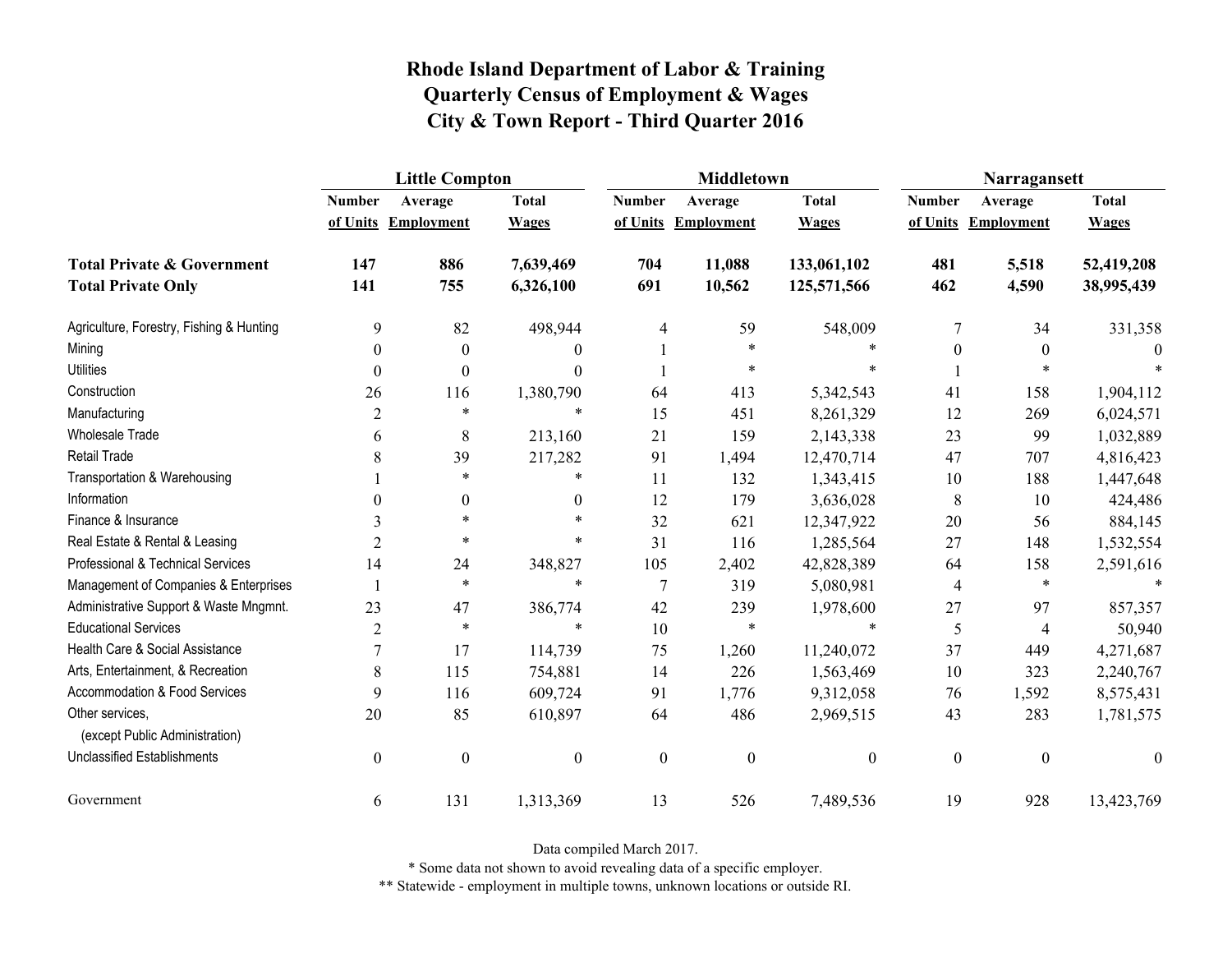|                                                   | <b>Newport</b>   |                     |                  |                  | <b>New Shoreham</b> |                  | <b>North Kingstown</b> |                     |              |
|---------------------------------------------------|------------------|---------------------|------------------|------------------|---------------------|------------------|------------------------|---------------------|--------------|
|                                                   | <b>Number</b>    | Average             | <b>Total</b>     | <b>Number</b>    | Average             | <b>Total</b>     | <b>Number</b>          | Average             | <b>Total</b> |
|                                                   |                  | of Units Employment | <b>Wages</b>     |                  | of Units Employment | <b>Wages</b>     |                        | of Units Employment | <b>Wages</b> |
| <b>Total Private &amp; Government</b>             | 1,318            | 19,274              | 249,001,963      | 220              | 1,851               | 17,591,199       | 996                    | 16,690              | 206,783,759  |
| <b>Total Private Only</b>                         | 1,283            | 13,861              | 127,851,818      | 206              | 1,701               | 15,948,948       | 977                    | 15,395              | 190,459,111  |
| Agriculture, Forestry, Fishing & Hunting          | 4                | 24                  | 262,279          | 3                | $\ast$              | $\ast$           | 11                     | 83                  | 1,746,934    |
| Mining                                            |                  | $\ast$              | $\ast$           | $\theta$         | $\theta$            | $\theta$         | $\boldsymbol{0}$       | $\theta$            |              |
| <b>Utilities</b>                                  | $\mathbf{0}$     | $\theta$            | 0                | $\overline{2}$   | $\ast$              |                  |                        | $\ast$              |              |
| Construction                                      | 86               | 419                 | 5,441,506        | 32               | 54                  | 623,348          | 99                     | 447                 | 6,455,583    |
| Manufacturing                                     | 29               | 169                 | 1,673,424        | 7                | 15                  | 122,277          | 65                     | 6,110               | 94,771,393   |
| Wholesale Trade                                   | 41               | 125                 | 1,773,779        |                  | $\ast$              | $\ast$           | 80                     | 585                 | 10,522,043   |
| <b>Retail Trade</b>                               | 210              | 1,638               | 10,794,416       | 32               | 174                 | 1,514,267        | 98                     | 1,890               | 14,799,128   |
| Transportation & Warehousing                      | 39               | 281                 | 2,240,140        | 4                | 22                  | 174,743          | 40                     | 424                 | 5,142,711    |
| Information                                       | 27               | 236                 | 2,453,400        |                  | $\ast$              | $\ast$           | 16                     | 166                 | 3,197,448    |
| Finance & Insurance                               | 44               | 175                 | 4,388,162        |                  | $\ast$              | $\ast$           | 45                     | 385                 | 6,053,267    |
| Real Estate & Rental & Leasing                    | 52               | 381                 | 4,001,421        | 13               | 66                  | 514,565          | 20                     | 90                  | 1,180,994    |
| Professional & Technical Services                 | 162              | 545                 | 9,445,222        | 6                | 40                  | 294,420          | 135                    | 383                 | 6,946,810    |
| Management of Companies & Enterprises             | 9                | $\ast$              | $\ast$           |                  | $\ast$              | $\ast$           | 15                     | 682                 | 8,873,527    |
| Administrative Support & Waste Mngmnt.            | 101              | 375                 | 4,104,064        | 14               | 48                  | 467,155          | 73                     | 534                 | 4,463,119    |
| <b>Educational Services</b>                       | 18               | 622                 | 8,277,971        |                  | $\ast$              | $\ast$           | 14                     | 101                 | 613,160      |
| Health Care & Social Assistance                   | 78               | 1,486               | 16,706,092       | 3                | $\ast$              | $\ast$           | 89                     | 1,699               | 13,742,339   |
| Arts, Entertainment, & Recreation                 | 46               | 1,160               | 9,006,394        | 13               | 76                  | 615,589          | 32                     | 361                 | 2,263,828    |
| Accommodation & Food Services                     | 179              | 5,059               | 36,308,416       | 58               | 1,121               | 10,425,657       | 59                     | 929                 | 4,209,081    |
| Other services,<br>(except Public Administration) | 157              | 1,034               | 9,729,160        | 14               | 29                  | 179,737          | 83                     | 451                 | 3,484,740    |
| <b>Unclassified Establishments</b>                | $\boldsymbol{0}$ | $\boldsymbol{0}$    | $\boldsymbol{0}$ | $\boldsymbol{0}$ | $\boldsymbol{0}$    | $\boldsymbol{0}$ | $\overline{2}$         | $\ast$              |              |
| Government                                        | 35               | 5,413               | 121,150,145      | 14               | 150                 | 1,642,251        | 19                     | 1,295               | 16,324,648   |

Data compiled March 2017.

\* Some data not shown to avoid revealing data of a specific employer.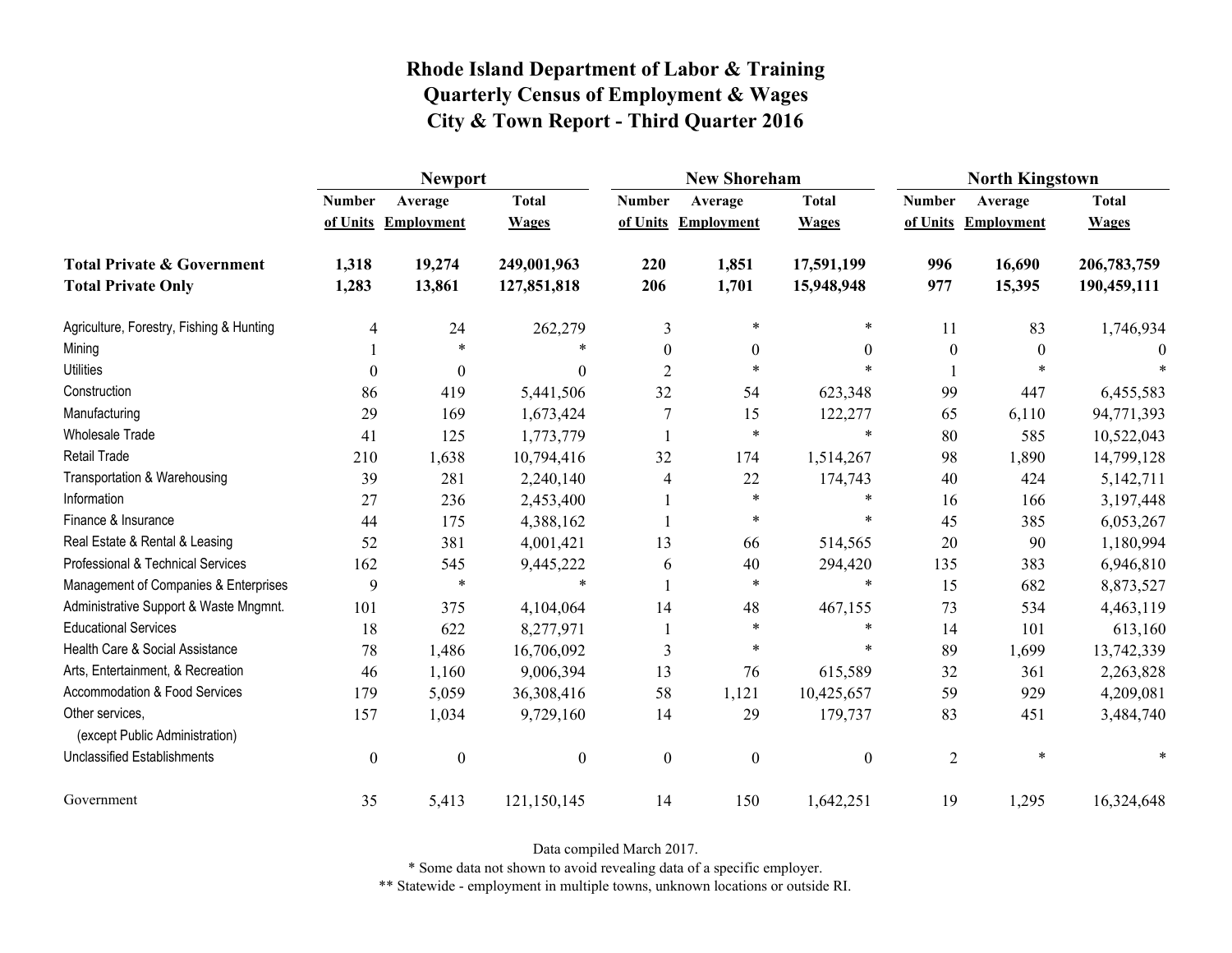|                                                   | <b>North Providence</b> |                     |                  |                  | <b>North Smithfield</b> |                  | Pawtucket     |                     |              |
|---------------------------------------------------|-------------------------|---------------------|------------------|------------------|-------------------------|------------------|---------------|---------------------|--------------|
|                                                   | <b>Number</b>           | Average             | <b>Total</b>     | <b>Number</b>    | Average                 | <b>Total</b>     | <b>Number</b> | Average             | <b>Total</b> |
|                                                   |                         | of Units Employment | <b>Wages</b>     |                  | of Units Employment     | <b>Wages</b>     |               | of Units Employment | <b>Wages</b> |
| <b>Total Private &amp; Government</b>             | 675                     | 6,638               | 61,735,259       | 399              | 5,010                   | 46,018,886       | 1,568         | 22,105              | 269,372,931  |
| <b>Total Private Only</b>                         | 665                     | 5,861               | 50,742,309       | 390              | 4,704                   | 42,621,077       | 1,545         | 20,589              | 242,664,337  |
| Agriculture, Forestry, Fishing & Hunting          | $\boldsymbol{0}$        | $\boldsymbol{0}$    | $\boldsymbol{0}$ | $\overline{2}$   | $\ast$                  | $\ast$           | 0             | $\theta$            | $\theta$     |
| Mining                                            |                         | $\ast$              |                  | $\overline{2}$   | $\ast$                  | *                | $\Omega$      | $\Omega$            | $\Omega$     |
| <b>Utilities</b>                                  | $\boldsymbol{0}$        | $\boldsymbol{0}$    | $\theta$         | $\boldsymbol{0}$ | $\boldsymbol{0}$        | $\boldsymbol{0}$ | 3             |                     |              |
| Construction                                      | 72                      | 216                 | 2,699,593        | 66               | 239                     | 2,629,991        | 146           | 1,166               | 16,677,697   |
| Manufacturing                                     | 27                      | 196                 | 2,069,854        | 20               | 589                     | 5,734,866        | 134           | 3,597               | 45,723,073   |
| <b>Wholesale Trade</b>                            | 24                      | 102                 | 1,385,424        | 24               | 171                     | 2,449,249        | 77            | 490                 | 5,855,944    |
| <b>Retail Trade</b>                               | 89                      | 987                 | 6,858,494        | 44               | 1,141                   | 8,441,521        | 166           | 1,484               | 11,676,699   |
| Transportation & Warehousing                      | 19                      | 128                 | 1,141,894        | 10               | 354                     | 3,953,779        | 57            | 555                 | 6,885,153    |
| Information                                       | $\overline{7}$          | 12                  | 204,714          | 3                | 10                      | 122,995          | 26            | 69                  | 1,121,887    |
| Finance & Insurance                               | 30                      | 121                 | 1,800,915        | 14               | 50                      | 954,938          | 52            | 587                 | 9,531,200    |
| Real Estate & Rental & Leasing                    | 32                      | 118                 | 1,071,975        | 14               | 29                      | 335,928          | 45            | 227                 | 2,010,270    |
| Professional & Technical Services                 | 59                      | 199                 | 2,782,885        | 46               | 258                     | 4,104,771        | 135           | 764                 | 11,420,139   |
| Management of Companies & Enterprises             | 3                       | $\ast$              | $\ast$           |                  | $\ast$                  | $\ast$           | 11            | $\ast$              | $\ast$       |
| Administrative Support & Waste Mngmnt.            | 53                      | 652                 | 4,162,834        | 25               | 187                     | 2,072,152        | 116           | 2,101               | 19,283,924   |
| <b>Educational Services</b>                       | $\overline{4}$          | $\ast$              | $\ast$           | $\overline{4}$   | $\ast$                  | *                | 23            | 337                 | 3,214,574    |
| Health Care & Social Assistance                   | 108                     | 2,071               | 20,843,882       | 52               | 782                     | 6,393,887        | 226           | 4,370               | 41,321,690   |
| Arts, Entertainment, & Recreation                 | 6                       | 51                  | 218,230          | 5                | 70                      | 461,452          | 26            | 510                 | 15,479,734   |
| Accommodation & Food Services                     | 62                      | 676                 | 2,861,407        | 25               | 580                     | 2,430,024        | 135           | 1,696               | 7,413,671    |
| Other services,<br>(except Public Administration) | 68                      | 308                 | 2,219,155        | 33               | 187                     | 1,688,942        | 166           | 1,238               | 8,151,384    |
| <b>Unclassified Establishments</b>                |                         | $\ast$              | $\ast$           | $\boldsymbol{0}$ | $\boldsymbol{0}$        | $\boldsymbol{0}$ |               | $\ast$              | *            |
| Government                                        | 10                      | 777                 | 10,992,950       | 9                | 306                     | 3,397,809        | 23            | 1,516               | 26,708,594   |

Data compiled March 2017.

\* Some data not shown to avoid revealing data of a specific employer.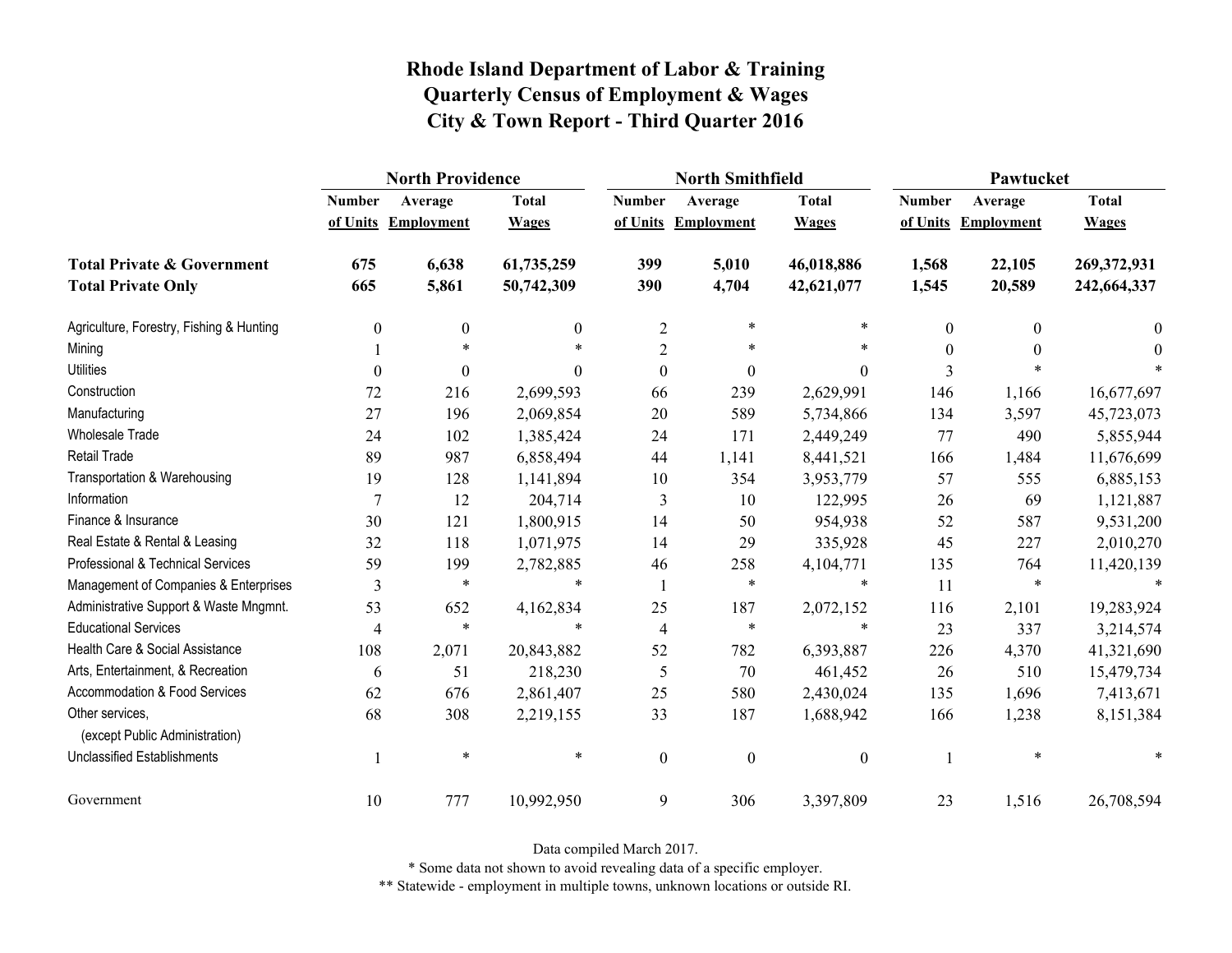|                                                   | Portsmouth       |                     |                  |                  | Providence          |               | <b>Richmond</b>          |                     |                  |
|---------------------------------------------------|------------------|---------------------|------------------|------------------|---------------------|---------------|--------------------------|---------------------|------------------|
|                                                   | <b>Number</b>    | Average             | <b>Total</b>     | <b>Number</b>    | Average             | <b>Total</b>  | <b>Number</b>            | Average             | <b>Total</b>     |
|                                                   |                  | of Units Employment | <b>Wages</b>     |                  | of Units Employment | <b>Wages</b>  |                          | of Units Employment | <b>Wages</b>     |
| <b>Total Private &amp; Government</b>             | 543              | 5,811               | 78,632,937       | 5,650            | 111,148             | 1,665,447,643 | 163                      | 2,060               | 21,472,900       |
| <b>Total Private Only</b>                         | 527              | 5,095               | 69,686,374       | 5,554            | 96,417              | 1,413,637,689 | 156                      | 1,447               | 11,880,293       |
| Agriculture, Forestry, Fishing & Hunting          | 13               | 54                  | 316,754          |                  | $\ast$              | $\ast$        | 8                        | 59                  | 778,645          |
| Mining                                            | 0                | $\boldsymbol{0}$    | $\mathbf{0}$     | $\boldsymbol{0}$ | 0                   | $\Omega$      |                          | $\ast$              |                  |
| <b>Utilities</b>                                  |                  | $\ast$              | $\ast$           | 8                | 559                 | 13,943,267    | $\theta$                 | $\boldsymbol{0}$    | $\Omega$         |
| Construction                                      | 63               | 354                 | 4,898,490        | 248              | 2,307               | 45,457,440    | 24                       | 113                 | 1,497,449        |
| Manufacturing                                     | 21               | 1,323               | 30,463,573       | 225              | 3,705               | 40,211,023    | $\overline{\mathcal{A}}$ | $\ast$              |                  |
| <b>Wholesale Trade</b>                            | 28               | 93                  | 1,617,039        | 218              | 2,850               | 49,418,638    | 5                        | $\ast$              |                  |
| <b>Retail Trade</b>                               | 55               | 537                 | 5,123,348        | 621              | 6,673               | 44, 121, 549  | 22                       | 304                 | 2,090,068        |
| Transportation & Warehousing                      | 9                | 72                  | 535,210          | 92               | 679                 | 6,254,656     | 3                        | $\ast$              |                  |
| Information                                       | 17               | 47                  | 922,148          | 144              | 1,669               | 25,901,353    | $\overline{2}$           | $\ast$              |                  |
| Finance & Insurance                               | 21               | 141                 | 2,916,445        | 303              | 5,808               | 149,971,198   | 6                        | 51                  | 480,050          |
| Real Estate & Rental & Leasing                    | 15               | 115                 | 1,240,027        | 196              | 1,482               | 18,961,612    | $\Omega$                 | $\boldsymbol{0}$    |                  |
| Professional & Technical Services                 | 81               | 154                 | 2,674,206        | 967              | 6,646               | 131,820,438   | 15                       | 86                  | 1,206,584        |
| Management of Companies & Enterprises             | 3                | $\ast$              | $\ast$           | 54               | 3,121               | 125,964,491   | $\theta$                 | $\boldsymbol{0}$    | $\Omega$         |
| Administrative Support & Waste Mngmnt.            | 34               | 260                 | 2,155,164        | 315              | 8,015               | 66,001,678    | 13                       | 77                  | 605,550          |
| <b>Educational Services</b>                       | 17               | 243                 | 2,752,674        | 129              | 10,505              | 162,381,181   |                          | $\ast$              | $\ast$           |
| Health Care & Social Assistance                   | 42               | 887                 | 8,343,313        | 766              | 27,896              | 433,410,133   | 11                       | 66                  | 597,899          |
| Arts, Entertainment, & Recreation                 | 8                | 107                 | 887,227          | 59               | 908                 | 6,475,390     | $\overline{7}$           | 152                 | 605,061          |
| Accommodation & Food Services                     | 43               | 518                 | 2,858,920        | 563              | 9,431               | 54,551,584    | 20                       | 268                 | 1,206,747        |
| Other services,<br>(except Public Administration) | 56               | 186                 | 1,857,363        | 642              | 4,147               | 38,658,350    | 14                       | 30                  | 179,396          |
| <b>Unclassified Establishments</b>                | $\boldsymbol{0}$ | $\boldsymbol{0}$    | $\boldsymbol{0}$ | 3                | $\ast$              | $\ast$        | $\boldsymbol{0}$         | $\mathbf{0}$        | $\boldsymbol{0}$ |
| Government                                        | 16               | 716                 | 8,946,563        | 96               | 14,731              | 251,809,954   | 7                        | 613                 | 9,592,607        |

Data compiled March 2017.

\* Some data not shown to avoid revealing data of a specific employer.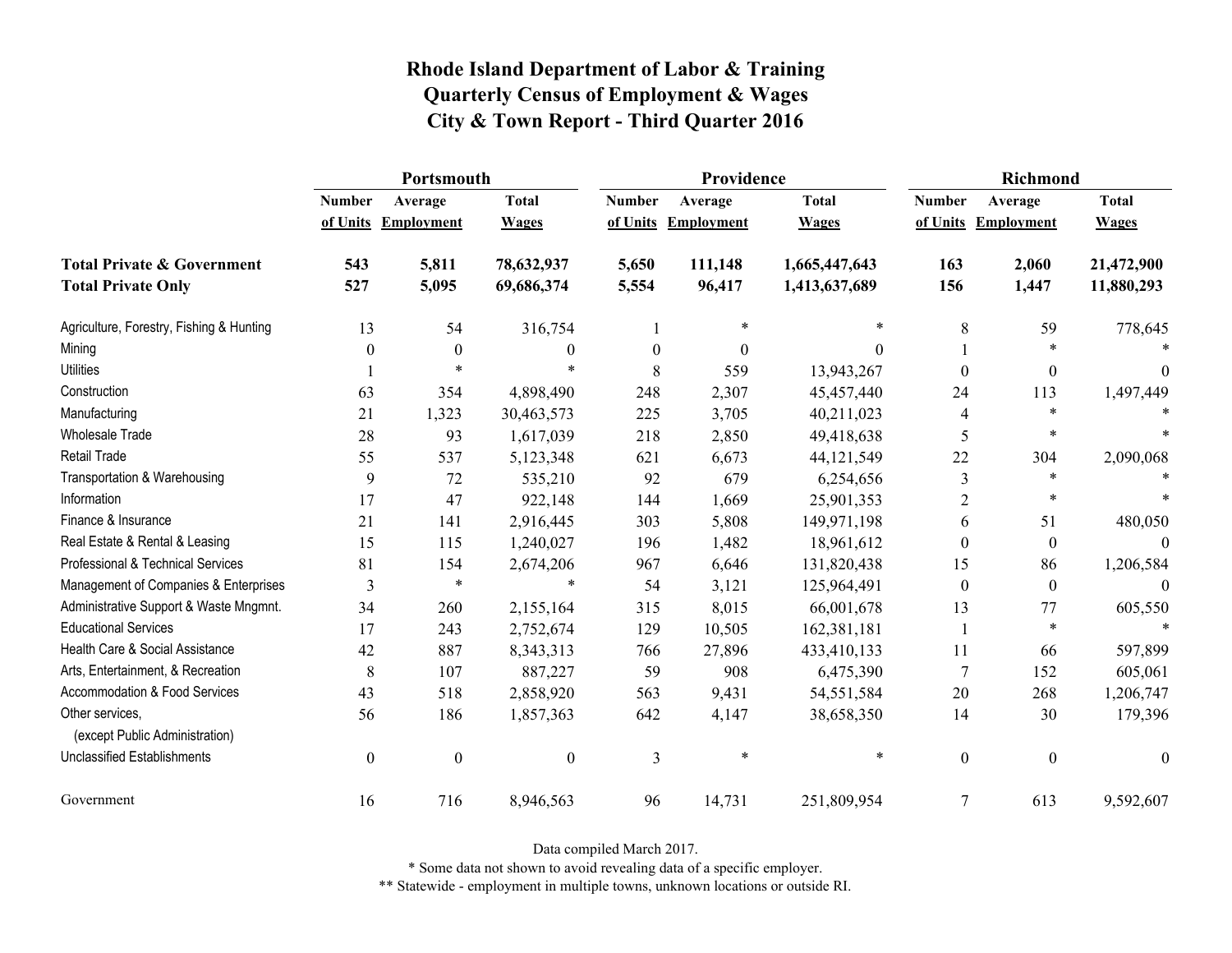|                                                   | <b>Scituate</b> |                     |                  |                  | Smithfield        |                  | <b>South Kingstown</b> |                     |              |
|---------------------------------------------------|-----------------|---------------------|------------------|------------------|-------------------|------------------|------------------------|---------------------|--------------|
|                                                   | <b>Number</b>   | Average             | <b>Total</b>     | <b>Number</b>    | Average           | <b>Total</b>     | <b>Number</b>          | Average             | <b>Total</b> |
|                                                   |                 | of Units Employment | <b>Wages</b>     | of Units         | <b>Employment</b> | <b>Wages</b>     |                        | of Units Employment | <b>Wages</b> |
| <b>Total Private &amp; Government</b>             | 264             | 1,688               | 17,185,752       | 870              | 14,916            | 323,597,559      | 1,020                  | 13,853              | 164,314,340  |
| <b>Total Private Only</b>                         | 252             | 1,110               | 8,783,196        | 855              | 14,378            | 316,450,687      | 998                    | 10,284              | 109,023,942  |
| Agriculture, Forestry, Fishing & Hunting          | 9               | 103                 | 635,186          | 5                | $\ast$            | $\ast$           | 22                     | 120                 | 1,000,784    |
| Mining                                            | $\theta$        | $\mathbf{0}$        | $\theta$         |                  | $\ast$            | $\ast$           |                        | $\ast$              |              |
| <b>Utilities</b>                                  | $\theta$        | $\theta$            | $\boldsymbol{0}$ | $\boldsymbol{0}$ | $\boldsymbol{0}$  | $\boldsymbol{0}$ |                        | $\ast$              |              |
| Construction                                      | 61              | 214                 | 2,275,708        | 129              | 1,046             | 16,337,264       | 121                    | 390                 | 4,584,995    |
| Manufacturing                                     | 10              | 23                  | 156,547          | 58               | 1,370             | 22,451,906       | 29                     | 561                 | 9,453,496    |
| Wholesale Trade                                   | 8               | 28                  | 252,941          | 50               | 766               | 12,351,150       | 43                     | 600                 | 11,776,777   |
| Retail Trade                                      | 20              | 195                 | 1,319,108        | 112              | 1,946             | 12,829,349       | 109                    | 1,256               | 11,050,925   |
| Transportation & Warehousing                      | 14              | 17                  | 169,871          | 13               | 100               | 1,879,137        | 9                      | 109                 | 701,129      |
| Information                                       | 3               | 26                  | 145,815          | 9                | 95                | 1,470,985        | 23                     | 145                 | 2,414,580    |
| Finance & Insurance                               | 8               | 9                   | 107,580          | 45               | 3,298             | 184,594,100      | 32                     | 293                 | 4,489,881    |
| Real Estate & Rental & Leasing                    | 9               | 16                  | 145,914          | 18               | 80                | 1,818,890        | 26                     | 168                 | 1,143,205    |
| Professional & Technical Services                 | 28              | 90                  | 1,112,023        | 111              | 377               | 5,941,737        | 124                    | 374                 | 6,468,414    |
| Management of Companies & Enterprises             | $\theta$        | $\theta$            | $\boldsymbol{0}$ | $\overline{7}$   | 142               | 8,143,802        | 9                      | 34                  | 710,764      |
| Administrative Support & Waste Mngmnt.            | 21              | 53                  | 403,380          | 55               | 682               | 9,141,433        | 79                     | 347                 | 3,272,650    |
| <b>Educational Services</b>                       | $\overline{2}$  | $\ast$              | $\ast$           | 9                | $\ast$            | $\ast$           | 20                     | 273                 | 2,573,341    |
| Health Care & Social Assistance                   | 22              | 120                 | 707,743          | 81               | 1,573             | 12,727,054       | 122                    | 2,828               | 32,293,126   |
| Arts, Entertainment, & Recreation                 | 3               | $\ast$              | $\ast$           | 14               | 60                | 341,712          | 32                     | 308                 | 1,827,210    |
| Accommodation & Food Services                     | 17              | 145                 | 687,736          | 74               | 1,363             | 6,519,974        | 101                    | 1,705               | 9,255,691    |
| Other services,<br>(except Public Administration) | 16              | 63                  | 549,872          | 64               | 630               | 6,291,619        | 94                     | 743                 | 5,591,290    |
| <b>Unclassified Establishments</b>                |                 | $\ast$              | $\ast$           | $\boldsymbol{0}$ | $\boldsymbol{0}$  | $\boldsymbol{0}$ |                        | $\ast$              |              |
| Government                                        | 12              | 578                 | 8,402,556        | 15               | 538               | 7,146,872        | 22                     | 3,569               | 55,290,398   |

Data compiled March 2017.

\* Some data not shown to avoid revealing data of a specific employer.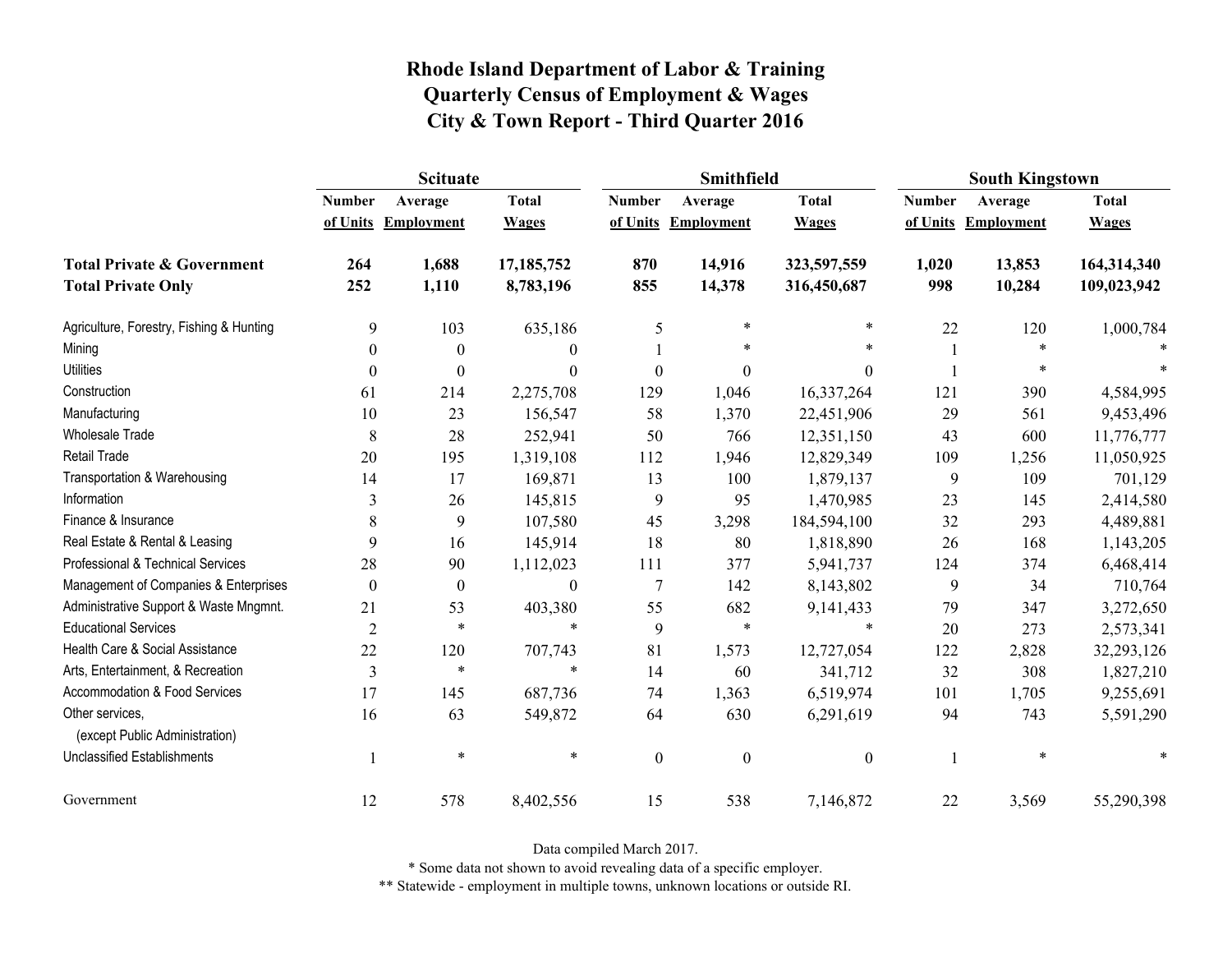|                                                   | <b>Tiverton</b>  |                     |                  |                  | Warren              |                  | Warwick        |                     |              |  |
|---------------------------------------------------|------------------|---------------------|------------------|------------------|---------------------|------------------|----------------|---------------------|--------------|--|
|                                                   | <b>Number</b>    | Average             | <b>Total</b>     | <b>Number</b>    | Average             | <b>Total</b>     | <b>Number</b>  | Average             | <b>Total</b> |  |
|                                                   |                  | of Units Employment | <b>Wages</b>     |                  | of Units Employment | <b>Wages</b>     |                | of Units Employment | <b>Wages</b> |  |
| <b>Total Private &amp; Government</b>             | 368              | 2,792               | 26,265,416       | 378              | 3,826               | 35,665,696       | 3,095          | 47,612              | 548,152,345  |  |
| <b>Total Private Only</b>                         | 353              | 2,286               | 19,402,272       | 371              | 3,661               | 33,528,014       | 3,064          | 44,062              | 484,246,031  |  |
| Agriculture, Forestry, Fishing & Hunting          | 8                | 27                  | 115,598          |                  | $\ast$              | $\ast$           | 6              | $\ast$              |              |  |
| Mining                                            | $\theta$         | $\boldsymbol{0}$    | $\Omega$         | $\theta$         | $\mathbf{0}$        | $\theta$         | 0              | $\theta$            | $\theta$     |  |
| <b>Utilities</b>                                  | 3                | 27                  | 664,829          | $\boldsymbol{0}$ | $\boldsymbol{0}$    | 0                | $\Omega$       | $\theta$            | $\Omega$     |  |
| Construction                                      | 42               | 171                 | 2,074,080        | 48               | 162                 | 1,951,152        | 275            | 2,428               | 37,175,888   |  |
| Manufacturing                                     | 15               | 79                  | 560,802          | 34               | 777                 | 8,669,350        | 117            | 2,796               | 42,607,251   |  |
| <b>Wholesale Trade</b>                            | 18               | 98                  | 1,232,551        | 19               | 107                 | 2,032,819        | 189            | 1,780               | 26,228,355   |  |
| <b>Retail Trade</b>                               | 57               | 580                 | 5,625,372        | 40               | 289                 | 2,012,787        | 391            | 7,594               | 60,520,345   |  |
| Transportation & Warehousing                      | 10               | 43                  | 259,158          | 4                | 135                 | 1,056,532        | 76             | 2,072               | 22,148,376   |  |
| Information                                       |                  | $\ast$              | $\ast$           | 5                | 30                  | 393,670          | 45             | 433                 | 5,687,402    |  |
| Finance & Insurance                               | 15               | 55                  | 682,492          | 14               | 184                 | 1,955,033        | 193            | 2,541               | 44,907,072   |  |
| Real Estate & Rental & Leasing                    | 3                | 5                   | 77,287           | 8                | 25                  | 192,803          | 119            | 1,159               | 12,241,757   |  |
| Professional & Technical Services                 | 36               | 76                  | 1,410,107        | 33               | 186                 | 1,865,519        | 406            | 1,917               | 31,637,009   |  |
| Management of Companies & Enterprises             |                  | $\ast$              | $\ast$           | $\overline{2}$   | $\ast$              | *                | 26             | 1,612               | 26,703,191   |  |
| Administrative Support & Waste Mngmnt.            | 31               | 67                  | 524,675          | 24               | 159                 | 1,198,011        | 206            | 2,398               | 20,566,043   |  |
| <b>Educational Services</b>                       | 5                | $\ast$              | $\ast$           | 6                | $\ast$              | *                | 37             | 580                 | 5,906,140    |  |
| Health Care & Social Assistance                   | 31               | 365                 | 2,847,083        | 39               | 572                 | 6,321,298        | 397            | 8,299               | 100,968,111  |  |
| Arts, Entertainment, & Recreation                 | $\overline{4}$   | 35                  | 109,618          | 6                | 55                  | 265,467          | 41             | 768                 | 4,458,631    |  |
| Accommodation & Food Services                     | 30               | 515                 | 2,433,556        | 42               | 666                 | 3,007,758        | 257            | 5,923               | 29,018,451   |  |
| Other services,<br>(except Public Administration) | 43               | 117                 | 655,173          | 46               | 223                 | 1,531,708        | 281            | 1,747               | 13,387,949   |  |
| <b>Unclassified Establishments</b>                | $\boldsymbol{0}$ | $\boldsymbol{0}$    | $\boldsymbol{0}$ | $\boldsymbol{0}$ | $\boldsymbol{0}$    | $\boldsymbol{0}$ | $\overline{2}$ | $\ast$              |              |  |
| Government                                        | 15               | 506                 | 6,863,144        | $\tau$           | 165                 | 2,137,682        | 31             | 3,550               | 63,906,314   |  |

Data compiled March 2017.

\* Some data not shown to avoid revealing data of a specific employer.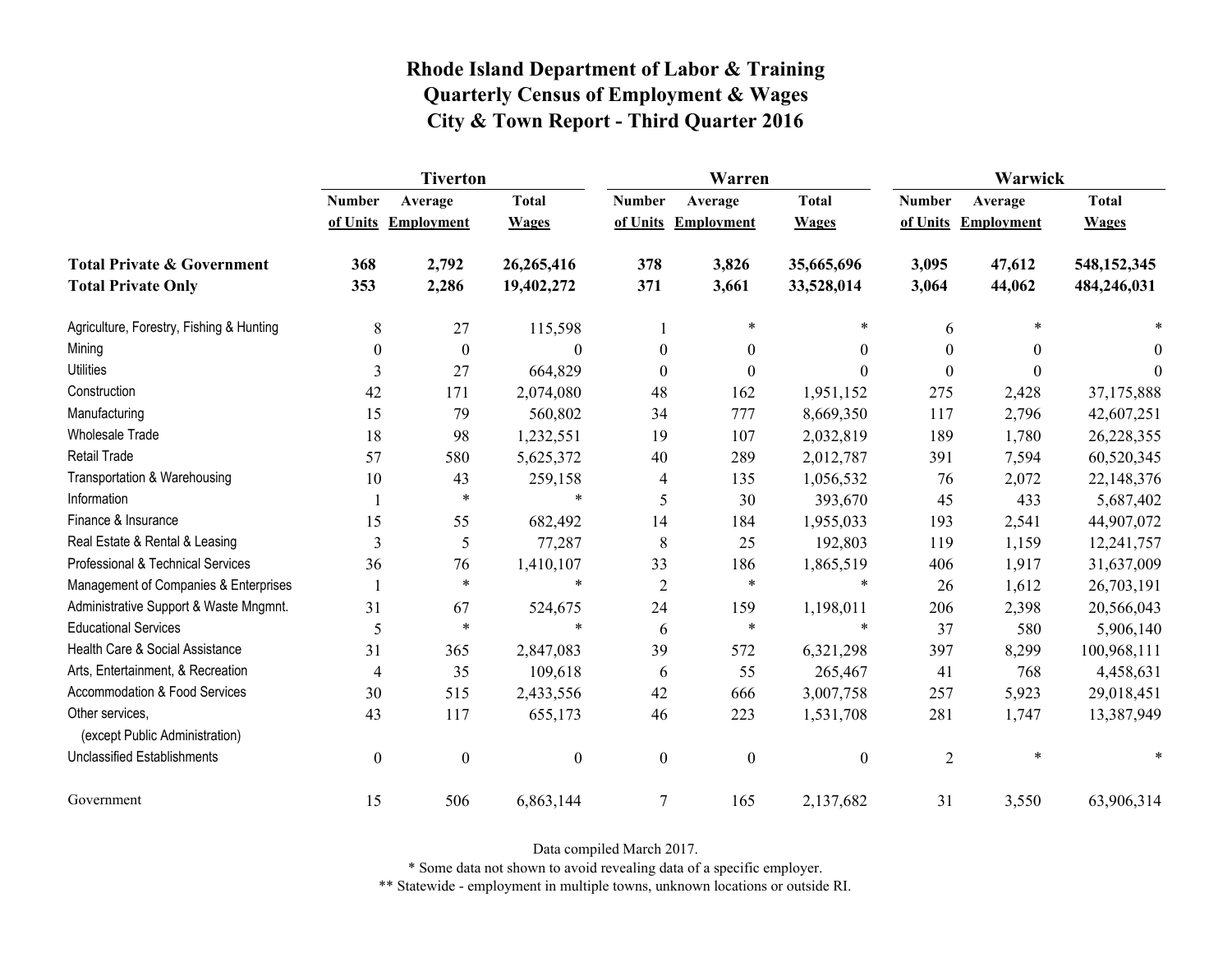|                                                   | Westerly         |                   |                  |                  | <b>West Greenwich</b> |              |                  | <b>West Warwick</b> |              |  |
|---------------------------------------------------|------------------|-------------------|------------------|------------------|-----------------------|--------------|------------------|---------------------|--------------|--|
|                                                   | <b>Number</b>    | Average           | <b>Total</b>     | <b>Number</b>    | Average               | <b>Total</b> | <b>Number</b>    | Average             | <b>Total</b> |  |
|                                                   | of Units         | <b>Employment</b> | <b>Wages</b>     |                  | of Units Employment   | <b>Wages</b> |                  | of Units Employment | <b>Wages</b> |  |
| <b>Total Private &amp; Government</b>             | 852              | 10,401            | 99,021,819       | 212              | 3,101                 | 51,088,219   | 575              | 7,438               | 89,033,939   |  |
| <b>Total Private Only</b>                         | 834              | 9,504             | 89,239,044       | 202              | 2,789                 | 46,851,185   | 560              | 6,677               | 77,957,949   |  |
| Agriculture, Forestry, Fishing & Hunting          | 3                | $\ast$            | $\ast$           |                  | $\ast$                | *            | $\boldsymbol{0}$ | 0                   | $\theta$     |  |
| Mining                                            |                  | $\ast$            |                  |                  | $\ast$                | *            | $\boldsymbol{0}$ |                     | $\Omega$     |  |
| <b>Utilities</b>                                  |                  | $\ast$            |                  | $\theta$         | $\boldsymbol{0}$      | $\Omega$     | $\boldsymbol{0}$ | 0                   | $\Omega$     |  |
| Construction                                      | 81               | 322               | 4,099,553        | 39               | 113                   | 1,339,319    | 64               | 399                 | 4,585,037    |  |
| Manufacturing                                     | 24               | 538               | 6,852,713        | 8                | 834                   | 20,407,274   | 26               | 1,272               | 17,877,363   |  |
| <b>Wholesale Trade</b>                            | 28               | 70                | 950,756          | 14               | 281                   | 4,577,278    | 29               | 298                 | 4,349,748    |  |
| <b>Retail Trade</b>                               | 139              | 1,970             | 14,746,320       | 14               | 105                   | 806,905      | 77               | 898                 | 8,913,895    |  |
| Transportation & Warehousing                      | 10               | 65                | 608,578          | 8                | $\ast$                | $\ast$       | 15               | 453                 | 5,955,040    |  |
| Information                                       | 15               | 118               | 1,740,868        | 4                | 15                    | 545,029      | 10               | $\ast$              |              |  |
| Finance & Insurance                               | 28               | 223               | 3,458,964        | 8                | 32                    | 335,184      | 21               | 115                 | 2,184,255    |  |
| Real Estate & Rental & Leasing                    | 23               | 72                | 641,329          | 6                | $\ast$                | $\ast$       | 17               | 61                  | 485,465      |  |
| Professional & Technical Services                 | 72               | 243               | 3,535,421        | 29               | $\ast$                | *            | 56               | 216                 | 3,489,231    |  |
| Management of Companies & Enterprises             | $\overline{7}$   | $\ast$            | $\ast$           | $\boldsymbol{0}$ | $\mathbf{0}$          | $\theta$     | 3                | 139                 | 3,223,583    |  |
| Administrative Support & Waste Mngmnt.            | 51               | 200               | 1,646,376        | 21               | 168                   | 1,466,232    | 39               | 235                 | 2,102,885    |  |
| <b>Educational Services</b>                       | 9                | 57                | 266,601          |                  | $\ast$                | $\ast$       | 8                | $\ast$              |              |  |
| Health Care & Social Assistance                   | 109              | 1,895             | 20,327,306       | 16               | 136                   | 925,636      | 62               | 874                 | 7,211,521    |  |
| Arts, Entertainment, & Recreation                 | 34               | 769               | 5,282,196        | $\overline{2}$   | $\ast$                | $\ast$       | $8\,$            | 26                  | 176,048      |  |
| <b>Accommodation &amp; Food Services</b>          | 113              | 2,163             | 13,878,901       | 17               | 261                   | 1,327,582    | 60               | 721                 | 3,116,720    |  |
| Other services,<br>(except Public Administration) | 86               | 341               | 2,229,407        | 12               | 26                    | 182,568      | 65               | 284                 | 2,249,364    |  |
| <b>Unclassified Establishments</b>                | $\boldsymbol{0}$ | $\boldsymbol{0}$  | $\boldsymbol{0}$ |                  | $\ast$                | $\ast$       | $\boldsymbol{0}$ | $\boldsymbol{0}$    | $\theta$     |  |
| Government                                        | 18               | 897               | 9,782,775        | 10               | 312                   | 4,237,034    | 15               | 761                 | 11,075,990   |  |

Data compiled March 2017.

\* Some data not shown to avoid revealing data of a specific employer.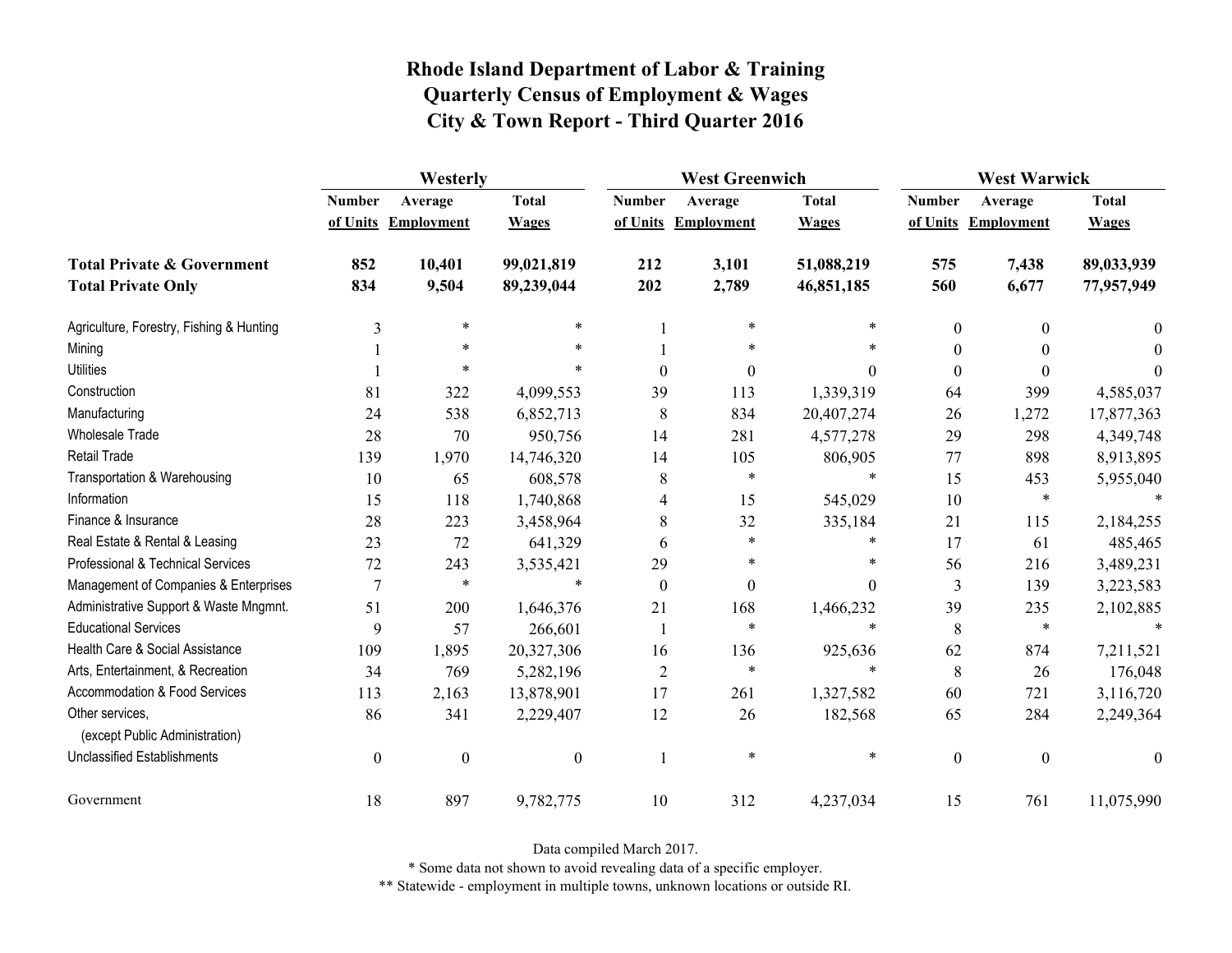|                                                   |                  | Woonsocket        |                  | Statewide **  |                   |              |  |
|---------------------------------------------------|------------------|-------------------|------------------|---------------|-------------------|--------------|--|
|                                                   | <b>Number</b>    | Average           | <b>Total</b>     | <b>Number</b> | Average           | <b>Total</b> |  |
|                                                   | of Units         | <b>Employment</b> | <b>Wages</b>     | of Units      | <b>Employment</b> | <b>Wages</b> |  |
| <b>Total Private &amp; Government</b>             | 893              | 14,180            | 192,412,734      | 4,737         | 11,855            | 203,213,129  |  |
| <b>Total Private Only</b>                         | 875              | 12,915            | 172,100,850      | 4,718         | 11,757            | 200,637,571  |  |
| Agriculture, Forestry, Fishing & Hunting          | $\boldsymbol{0}$ | $\boldsymbol{0}$  | 0                | 1             | $\ast$            | *            |  |
| Mining                                            | $\boldsymbol{0}$ | $\boldsymbol{0}$  | $\boldsymbol{0}$ | $\theta$      | 0                 | $\theta$     |  |
| <b>Utilities</b>                                  | $\overline{2}$   | $\ast$            | $\ast$           | 5             | $\ast$            | $\ast$       |  |
| Construction                                      | 69               | 339               | 4,174,550        | 316           | 903               | 13,228,373   |  |
| Manufacturing                                     | 54               | 954               | 11,262,771       | 75            | 120               | 2,296,901    |  |
| <b>Wholesale Trade</b>                            | 34               | 405               | 6,458,479        | 1,386         | 2,347             | 59,560,740   |  |
| Retail Trade                                      | 116              | 1,145             | 9,176,494        | 165           | 497               | 5,344,829    |  |
| Transportation & Warehousing                      | 20               | $\ast$            | *                | 56            | 149               | 2,476,741    |  |
| Information                                       | 9                | 38                | 309,220          | 263           | 467               | 10,950,761   |  |
| Finance & Insurance                               | 26               | 168               | 2,157,309        | 203           | 614               | 13,421,468   |  |
| Real Estate & Rental & Leasing                    | 31               | 126               | 1,276,548        | 56            | 143               | 1,887,975    |  |
| Professional & Technical Services                 | 129              | 552               | 10,226,442       | 919           | 1,882             | 42,205,008   |  |
| Management of Companies & Enterprises             | 17               | $\ast$            | $\ast$           | 60            | 158               | 3,094,445    |  |
| Administrative Support & Waste Mngmnt.            | 49               | 395               | 4,452,963        | 579           | 2,533             | 28,090,509   |  |
| <b>Educational Services</b>                       | 11               | 296               | 2,809,660        | 97            | 186               | 1,931,640    |  |
| Health Care & Social Assistance                   | 130              | 4,044             | 39,293,571       | 118           | 449               | 6,196,901    |  |
| Arts, Entertainment, & Recreation                 | 8                | 109               | 710,329          | 31            | 77                | 941,504      |  |
| Accommodation & Food Services                     | 87               | 929               | 3,921,293        | 104           | 849               | 4,868,921    |  |
| Other services,<br>(except Public Administration) | 82               | 286               | 1,851,167        | 147           | 284               | 3,175,738    |  |
| <b>Unclassified Establishments</b>                | $\mathbf 1$      | $\ast$            | $\ast$           | 137           | 96                | 861,280      |  |
| Government                                        | 18               | 1,265             | 20,311,884       | 19            | 98                | 2,575,558    |  |

Data compiled March 2017.

\* Some data not shown to avoid revealing data of a specific employer.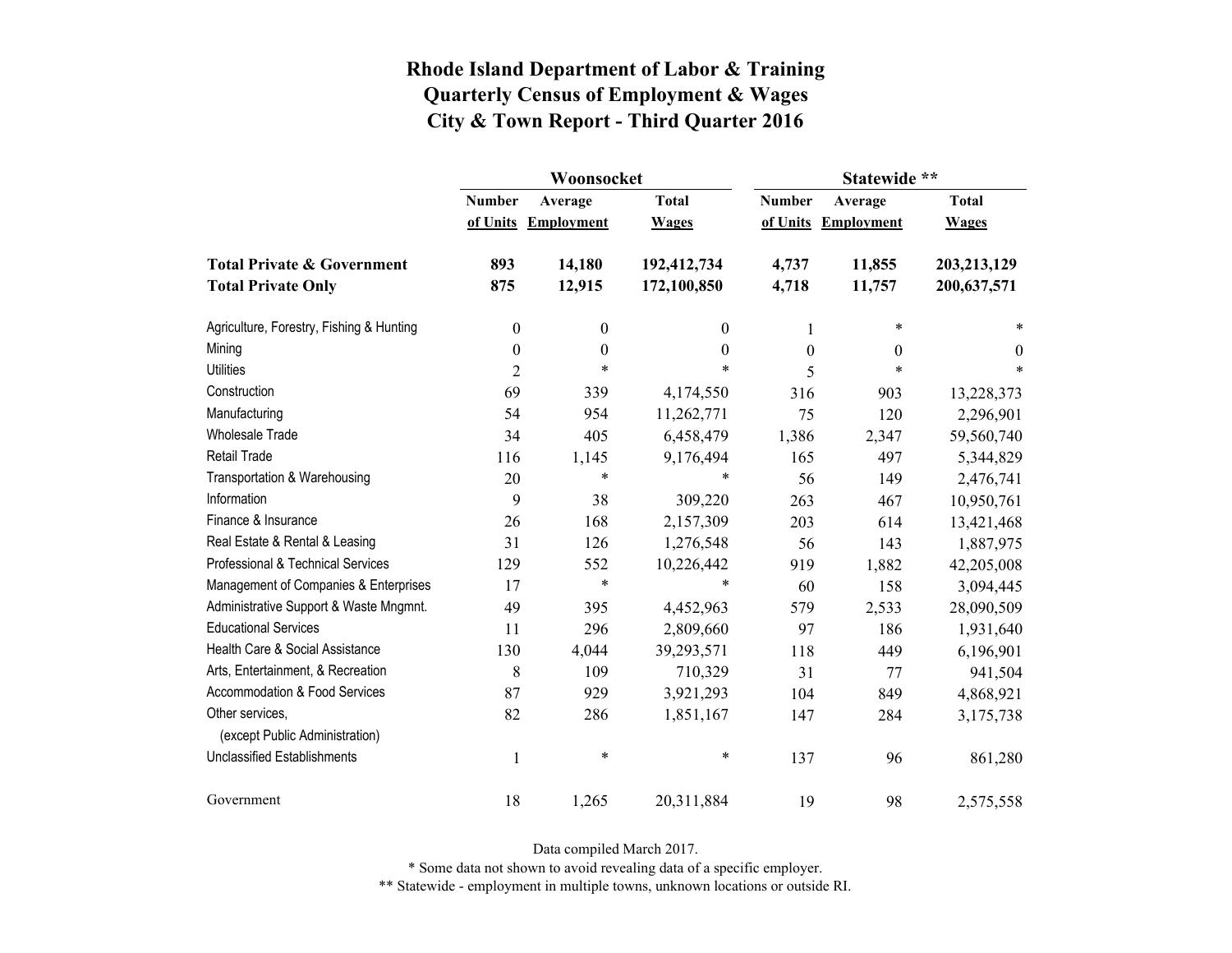|                                                   | <b>Bristol County</b> |                   |              |               | <b>Kent County</b> |              |                  | <b>Newport County</b> |                  |  |
|---------------------------------------------------|-----------------------|-------------------|--------------|---------------|--------------------|--------------|------------------|-----------------------|------------------|--|
|                                                   | <b>Number</b>         | Average           | <b>Total</b> | <b>Number</b> | Average            | <b>Total</b> | <b>Number</b>    | Average               | <b>Total</b>     |  |
|                                                   | of Units              | <b>Employment</b> | <b>Wages</b> | of Units      | Employment         | <b>Wages</b> | of Units         | <b>Employment</b>     | <b>Wages</b>     |  |
| <b>Total Private &amp; Government</b>             | 1,458                 | 13,622            | 138,647,597  | 5,367         | 73,880             | 855,246,923  | 3,293            | 41,154                | 507,169,609      |  |
| <b>Total Private Only</b>                         | 1,423                 | 11,844            | 117,578,481  | 5,278         | 67,559             | 752,208,894  | 3,192            | 33,570                | 358,265,408      |  |
| Agriculture, Forestry, Fishing & Hunting          | 3                     | 3                 | 6,724        | 12            | 44                 | 260,083      | 40               | 255                   | 1,809,521        |  |
| Mining                                            | $\theta$              | $\boldsymbol{0}$  | $\theta$     |               | $\ast$             | $\ast$       | $\overline{2}$   | $\ast$                | $\ast$           |  |
| <b>Utilities</b>                                  |                       | $\ast$            | $\ast$       |               | $\ast$             | $\ast$       | 5                | 52                    | 1,302,235        |  |
| Construction                                      | 189                   | 691               | 10,198,315   | 539           | 3,558              | 49,822,413   | 308              | 1,541                 | 19,961,925       |  |
| Manufacturing                                     | 97                    | 1,734             | 20,199,998   | 207           | 5,769              | 95,419,408   | 85               | 2,086                 | 41,576,726       |  |
| Wholesale Trade                                   | 84                    | 315               | 5,758,740    | 318           | 3,091              | 49,712,905   | 125              | 522                   | 8,114,492        |  |
| <b>Retail Trade</b>                               | 127                   | 1,113             | 7,827,901    | 576           | 9,745              | 82,846,063   | 432              | 4,385                 | 34,806,762       |  |
| Transportation & Warehousing                      | 10                    | 143               | 1,168,165    | 190           | 4,578              | 44,237,098   | 74               | 535                   | 4,450,305        |  |
| Information                                       | 28                    | 92                | 1,625,168    | 87            | 1,210              | 19,986,135   | 62               | 466                   | 7,084,422        |  |
| Finance & Insurance                               | 60                    | 492               | 6,161,457    | 290           | 2,984              | 52,859,570   | 121              | 1,041                 | 21,014,534       |  |
| Real Estate & Rental & Leasing                    | 39                    | 129               | 1,344,722    | 198           | 1,463              | 16,183,408   | 111              | 642                   | 6,819,007        |  |
| Professional & Technical Services                 | 152                   | 408               | 5,347,465    | 649           | 3,372              | 59,102,656   | 442              | 3,275                 | 58,130,133       |  |
| Management of Companies & Enterprises             | 12                    | 60                | 768,703      | 91            | 2,280              | 39,320,429   | 23               | 466                   | 6,560,211        |  |
| Administrative Support & Waste Mngmnt.            | 82                    | 454               | 3,796,462    | 319           | 3,128              | 27,457,240   | 246              | 1,065                 | 9,848,070        |  |
| <b>Educational Services</b>                       | 38                    | 1,353             | 18,996,769   | 118           | 1,732              | 18,156,434   | 54               | 1,100                 | 13,764,529       |  |
| Health Care & Social Assistance                   | 157                   | 1,893             | 17,489,709   | 610           | 11,016             | 125,644,363  | 246              | 4,124                 | 40,026,674       |  |
| Arts, Entertainment, & Recreation                 | 36                    | 495               | 3,999,426    | 132           | 2,217              | 16,319,490   | 89               | 1,795                 | 13,286,843       |  |
| Accommodation & Food Services                     | 121                   | 1,702             | 8,182,091    | 400           | 8,296              | 40,371,950   | 366              | 8,239                 | 52,941,745       |  |
| Other services,<br>(except Public Administration) | 186                   | 763               | 4,667,999    | 497           | 3,314              | 22,034,949   | 361              | 1,976                 | 16,722,244       |  |
| Unclassified Establishments                       | 1                     | $\ast$            | $\ast$       | 3             | 6                  | 18,688       | $\boldsymbol{0}$ | $\boldsymbol{0}$      | $\boldsymbol{0}$ |  |
| Government                                        | 35                    | 1,778             | 21,069,116   | 89            | 7,629              | 103,038,029  | 101              | 7,585                 | 148,904,201      |  |

Data compiled March 2017.

\* Some data not shown to avoid revealing data of a specific employer.